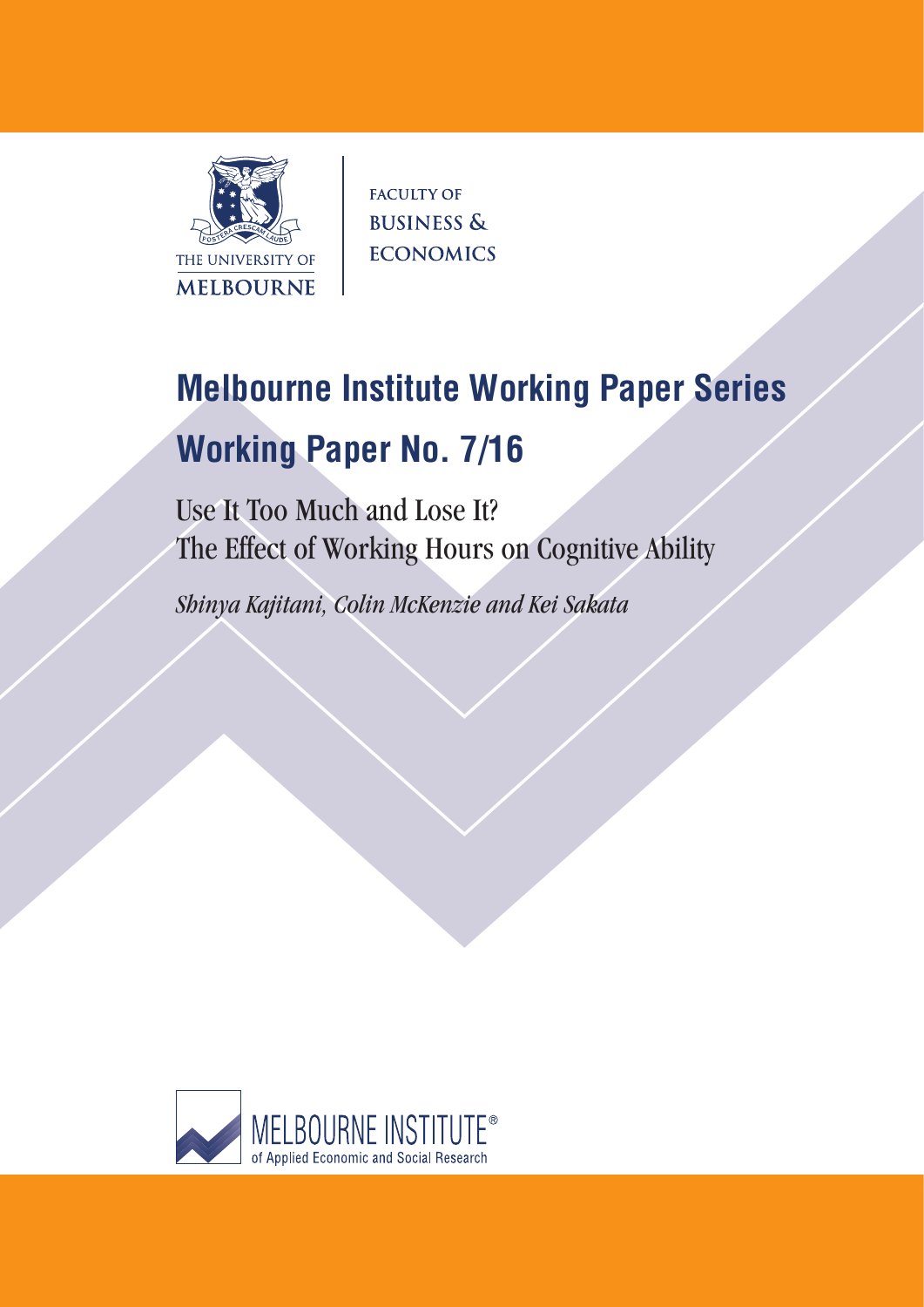# **Use It Too Much and Lose It? The Effect of Working Hours on Cognitive Ability\***

**Shinya Kajitani† , Colin McKenzie‡ and Kei Sakata§ † Faculty of Economics, Meisei University; and Melbourne Institute of Applied Economic and Social Research, The University of Melbourne ‡ Faculty of Economics, Keio University § Faculty of Economics, Ritsumeikan University** 

### **Melbourne Institute Working Paper No. 7/16**

**ISSN 1328-4991 (Print) ISSN 1447-5863 (Online) ISBN 978-0-7340-4405-1** 

## **February 2016**

\* We would like to thank Jongsay Yong for his helpful comments and suggestions. The first and third authors gratefully acknowledge the financial assistance of a Japan Society for the Promotion of Science (JSPS) Grant in Aid for Scientific Research (B) No. 24330093 for a project on "Retirement Behaviour of the Aged and their Cognitive Ability and Health". The first author also gratefully acknowledges the financial assistance of a grant from the Meisei University Special Research Leave Program Fund for a project on "The Impact of the Working Hours on Health and Cognitive Functioning for Middle-aged and Older Australians". The second author gratefully acknowledges the financial assistance of a grant from the Fund to Promote Academic Research for a project on "Empirical Research on Responses to the Aging Problems of Japan's Economy". This paper uses unit record data from the Household, Income and Labour Dynamics in Australia (HILDA) Survey. The HILDA Project was initiated and is funded by the Australian Government Department of Social Services (DSS) and is managed by the Melbourne Institute of Applied Economic and Social Research (Melbourne Institute). The findings and views reported in this paper, however, are those of the authors and should not be attributed to either DSS or the Melbourne Institute. No ethic approval was required for this study. Corresponding author: Colin McKenzie  $\langle$ mckenzie $\langle$ @z8.keio.jp>.

> **Melbourne Institute of Applied Economic and Social Research The University of Melbourne Victoria 3010 Australia**  *Telephone* **(03) 8344 2100**  *Fax* **(03) 8344 2111**  *Email* **melb-inst@unimelb.edu.au**  *WWW Address* **http://www.melbourneinstitute.com**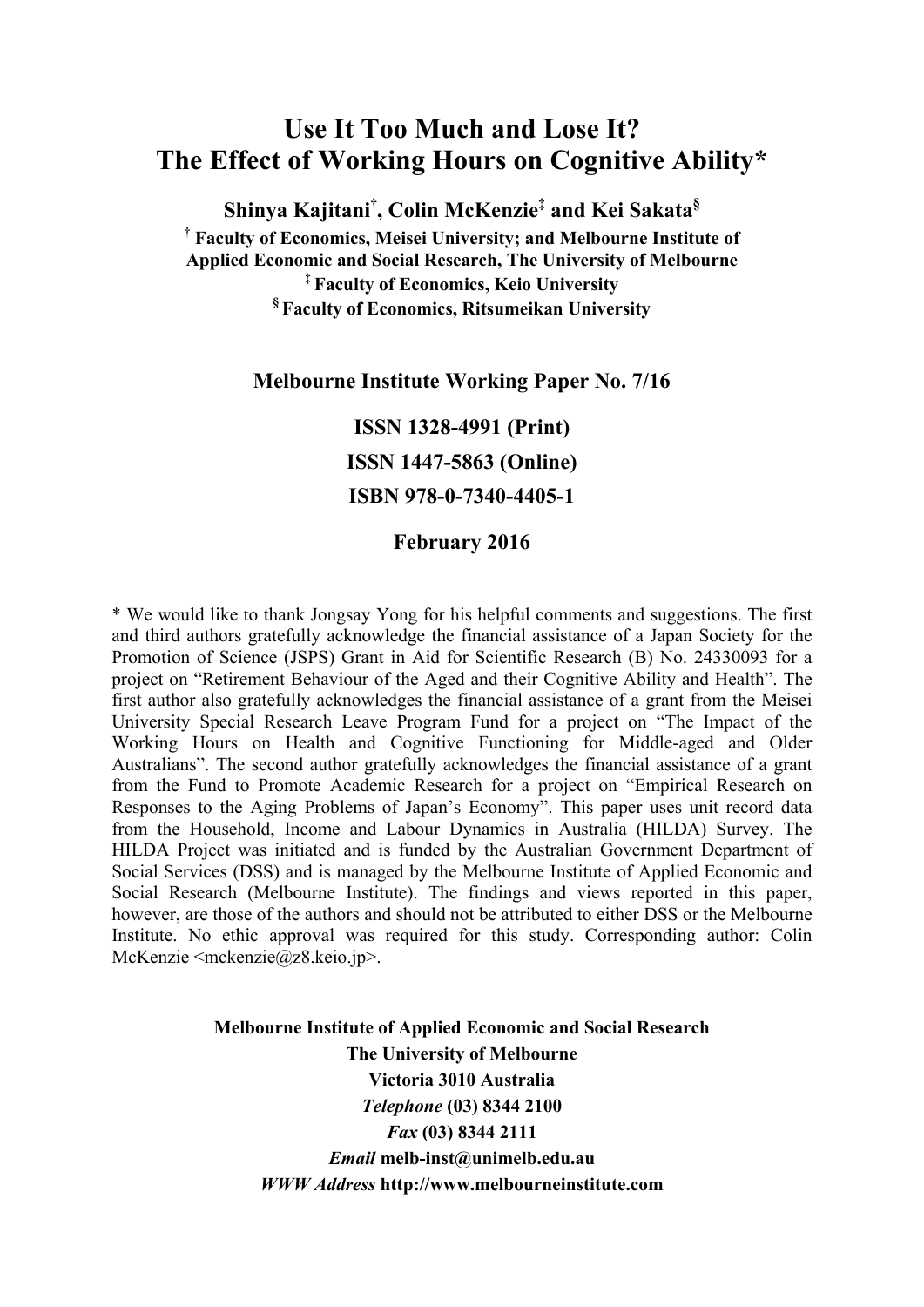#### **Abstract**

Using data from Wave 12 of the Household, Income and Labour Dynamics in Australia (HILDA) Survey, we examine the impact of working hours on the cognitive ability of people living in Australia aged 40 years and older. Three measures of cognitive ability are employed: the Backward Digit Span; the Symbol Digits Modalities; and a 25-item version of the National Adult Reading Test. In order to capture the potential non-linear dependence of cognitive ability on working hours, the model for cognitive ability includes working hours and its square. We deal with the potential endogeneity of the decision of how many hours to work by using the instrumental variable estimation technique. Our findings show that there is a non-linearity in the effect of working hours on cognitive functioning. For working hours up to around 25 hours a week, an increase in working hours has a positive impact on cognitive functioning. However, when working hours exceed 25 hours per week, an increase in working hours has a negative impact on cognition. Interestingly, there is no statistical difference in the effects of working hours on cognitive functioning between men and women.

#### **JEL classification:** I10, J22, J26

**Keywords:** Cognitive ability, endogeneity, retirement, working hours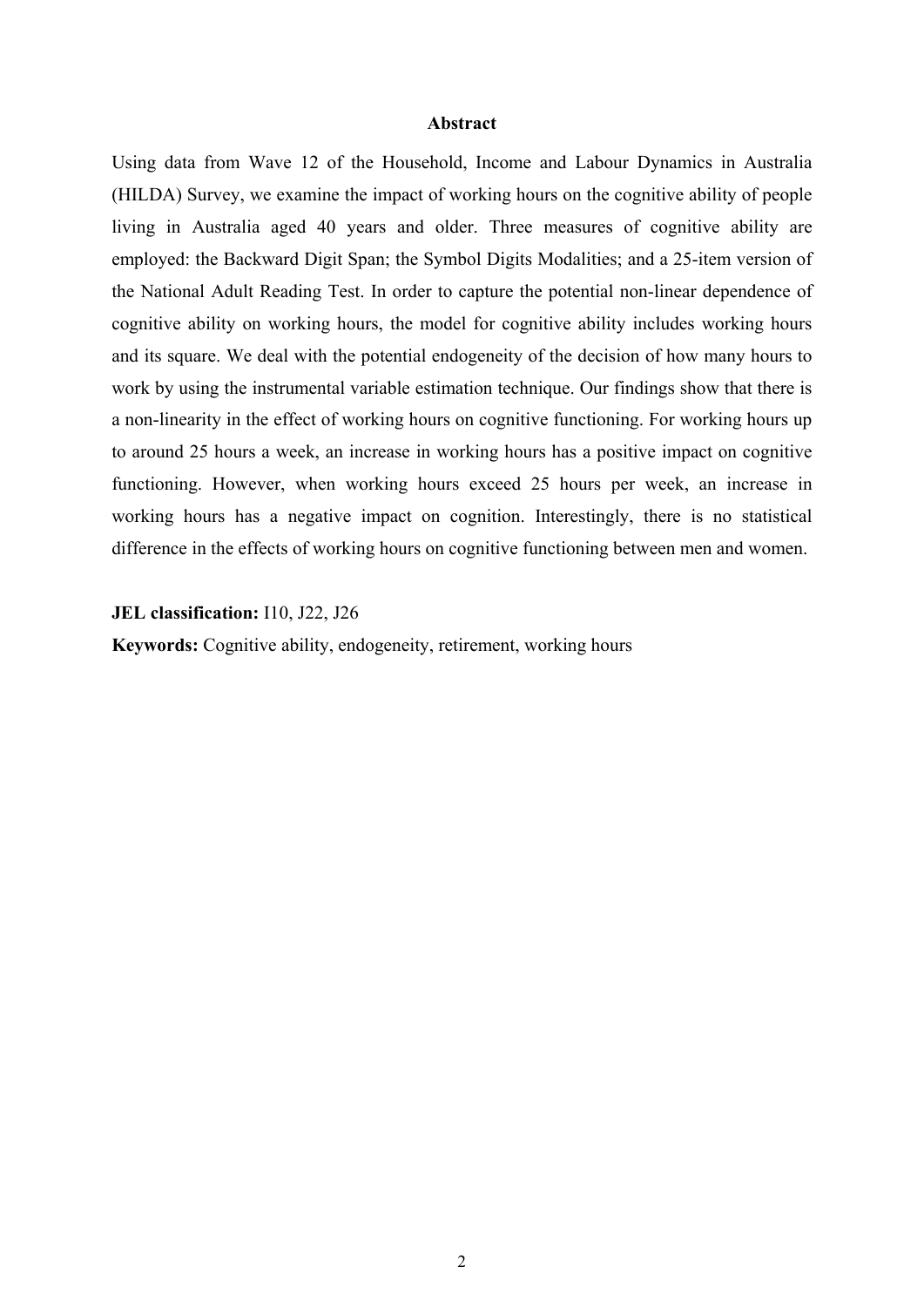#### **1. Introduction**

Many countries have already increased their retirement ages by delaying the age at which people are eligible to start receiving pension payments. This means that more people continue to work in the later stages of their life. Some claim that delaying the retirement age can potentially help reduce the deterioration of cognitive functioning because of the continued intellectual stimulation that working provides (Potter et al., 2008; Small, 2002). The relationship between retirement and cognitive functioning has attracted much attention in recent years, but recent studies have not reached consensus on whether the so called 'use it or lose it' hypothesis is valid. After controlling for the endogeneity of retirement, Mazzonna and Peracchi (2012) and Rohwedder and Willis (2010) find that there was a significant and negative effect of retirement on cognitive skills, while Coe and Zamarro (2011) do not find such a causal effect. Bonsang et al. (2012) find that the effects of retirement on cognitive function appeared with a lag, and conclude that there were positive externalities of a delayed retirement for older individuals.

Although these previous studies provide important insights into the relationship between retirement and cognitive functioning, they do not examine the impact of the quality or quantity of work on cognitive functioning. Work can be a double edged sword, in that it can stimulate brain activity, but at the same time, long working hours and certain types of tasks can cause fatigue and stress which potentially damage cognitive functions. Thus, the degree of intellectual stimulation of work may depend on the required task and working hours, that is, the quality and the quantity of work. There are number of studies which examine the effects of the quality of work (job type and job task) on cognitive functioning (Schooler et al., 1999; Bosma et al., 2003; Potter et al., 2008; Finkel et al., 2009; Marquié et al., 2010; Smart et al., 2014).

However, there seem to be extremely few studies discussing the impact of the quantity of work (working hours) on cognitive functioning. Working individuals with longer hours of work have more incentive to invest in cognitive repair activities in order to maintain their cognition while working longer. In contrast, longer hours of work *per se* could reduce their cognitive performance. Using the Whitehall II Study sample of British civil servants, Virtanen et al. (2009) examine the relationship between long working hours and cognitive skills in middle age. They find that vocabulary test scores which measure crystallized intelligence are relatively lower among workers with long working hours, and point out that long working hours may have a negative effect on cognition in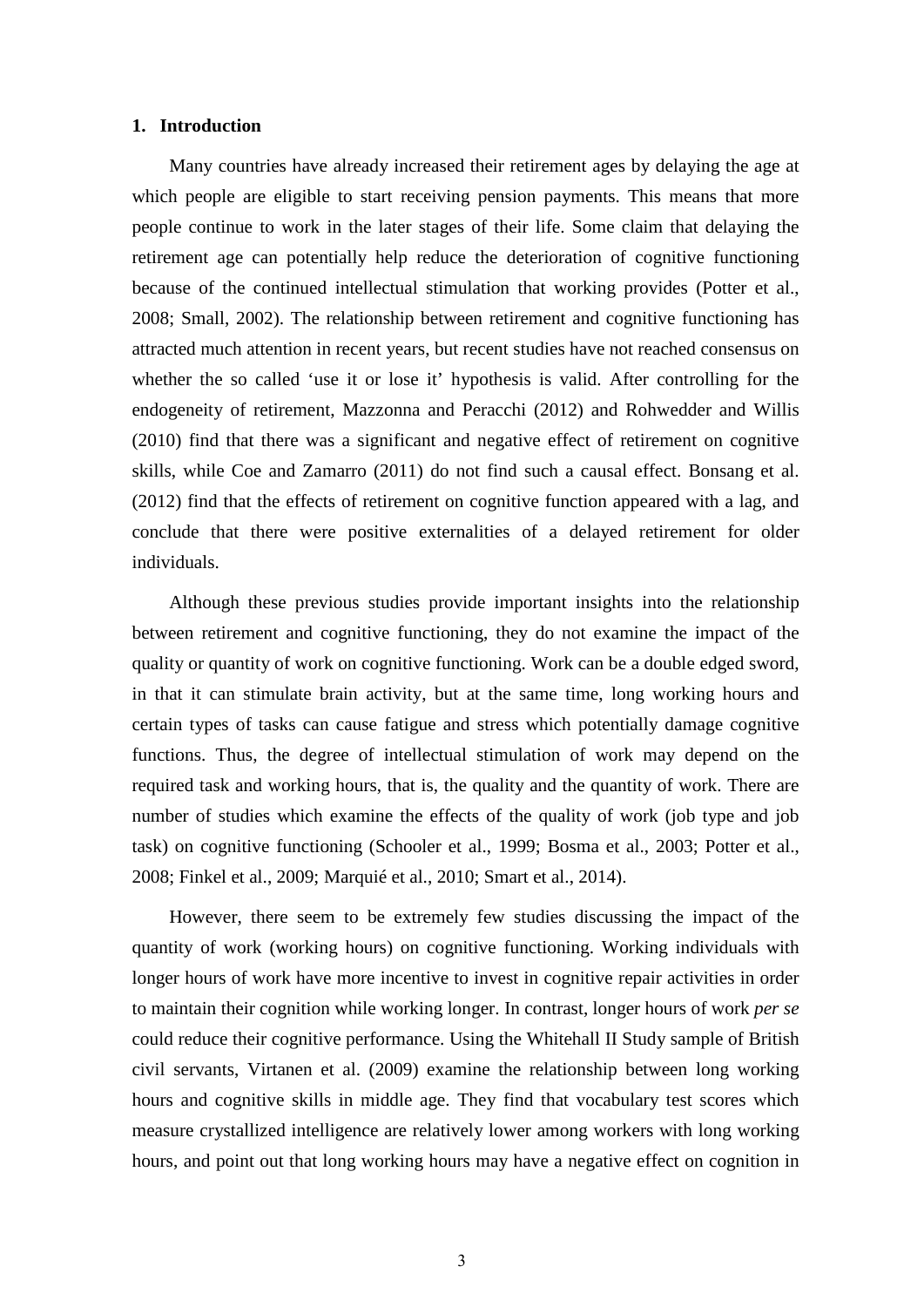middle age. However, Virtanen et al. (2009) do not compare the level of cognitive skills of workers and non-workers. Middle aged and elderly persons tend to retire or decrease their working hours by being employed as a non-regular worker, so it is important to examine the impact of working hours on cognitive functioning among middle-aged and older adults.

What are the channels in which labor hours affect cognitive functioning? One of the channels is physical and/or psychological stress. Medical research suggests that stress affects cognitive functioning. McEwen and Sapolsky (1995) indicate that stress affects cognition rapidly via catecholamines and more slowly via glucocorticoids. Martin et al. (2011) find that chronic stress has effects on cognition and increases the vulnerability to mental illness. Proctor et al. (1996) indicate that long working hours have adverse effects on the mental health of workers in the automobile industry. Cottini and Lucifora (2013) also find that long working hours increase stress. Thus, although engaging in work may help reduce the pace of cognitive impairment, such positive effects may be offset by the negative impacts caused by mental and physical stress associated with long labor hours.

In this paper, we focus not on labor market participation (the extensive margin), but on working hours (the intensive margin). We examine the causal impact of working hours on cognitive functioning for middle-aged and older adults using a cross section sample from the Household, Income and Labour Dynamics in Australia (HILDA) Survey. We deal with the potential endogeneity of decisions on working hours by using the instrumental variable estimation technique. One potential problem in using working hours as the variable of interest is that the working hours are left censored, that is, for individuals who are retired or unemployed, working hours are treated as zero. In order to take account of these zero values in the working hours, we apply a Tobit model and then use the nonlinear fitted values from the Tobit model as the new instrument for working hours when the model for cognitive functioning is estimated by two stage least squares (2SLS).

Our empirical evidence shows that there is non-linearity in the effects of working hours on cognitive functioning. When working hours are less than around 25 hours a week, working hours have a positive impact on cognitive functioning. However, when working hours are more than 25 hours per week, working hours have negative impacts on cognition. These results suggest that people in old age could maintain their cognitive ability by working in a part-time job that requires them to work around 20–30 hours per week.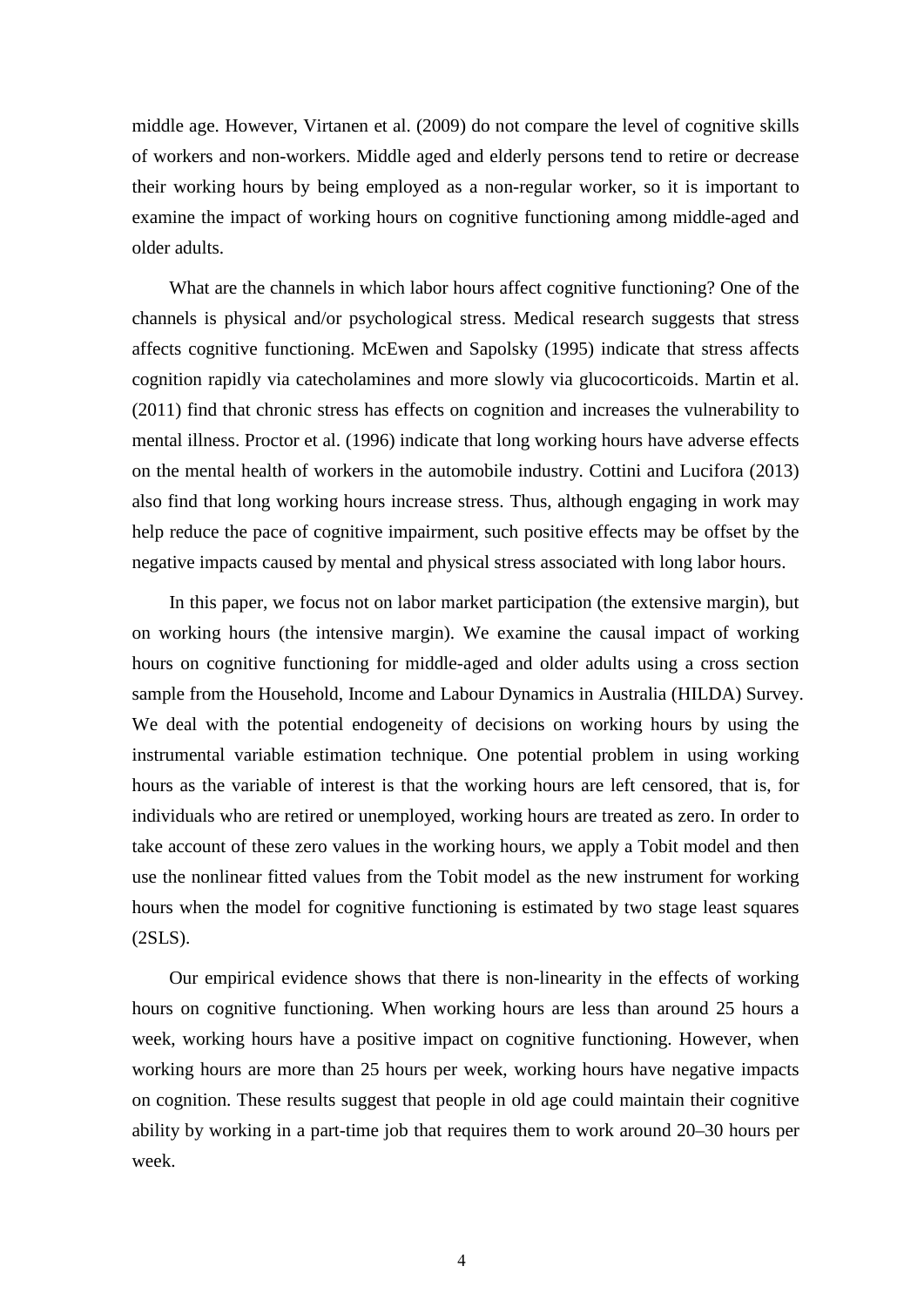We estimate our models on samples of males and females separately as Matud (2004) suggests that there are differences in the extent to which males and females suffer stress and cope with stress. Since stress is suggested as one of the reasons for labor hours affecting cognitive functioning, Matud's evidence suggests a possible difference in the connection between working hours and cognitive functioning for men and women. However, we find that there is no statistically significant gender difference in the effects of working hours on cognitive functioning.

The rest of this paper is organized as follows: Section 2 presents the empirical framework used in this paper. Section 3 describes the data and Section 4 reports the results of estimation and discusses their implications. The last section concludes this paper.

#### **2. Estimation model and identification strategy**

Our identification strategy exploits the variation in working hours, while controlling for individual characteristics. In order to capture a possible non-linearity in the effects of working hours on cognitive functioning, we consider the following model:

$$
COG_i = \alpha_1 W H_i^2 + \alpha_2 W H_i + X_i \beta + u_i,\tag{1}
$$

where  $COG_i$  denotes a cognitive test score,  $WH_i^2$  is the square of working hours, and  $WH<sub>i</sub>$  is working hours.  $X<sub>i</sub>$  denotes a vector of control variables which consists of a constant, the respondent's age, age squared, dummy variables which indicate his/her years of education, and a dummy variable which indicates the type of his/her educational qualification. We also include a dummy variable which takes the value unity if the respondent has a spouse and zero otherwise. This variable is included because communications and interactions with other family members may prevent declines in cognitive functioning.  $u_i$  is an error term, and the subscript  $i$  refers to the *i*th individual. The coefficient  $\alpha_1$  captures the non-linear effect of working hours on cognitive functioning. Given the discussion in section 1 that some work is better than no work, and that too much work may be worse than some work, it is expected that  $\alpha_1 < 0$  and  $\alpha_2 > 0$ . Holding everything else constant, it is easy to see that the cognitive test score is maximized when  $WH_i = -\alpha_2/(2\alpha_1)$ .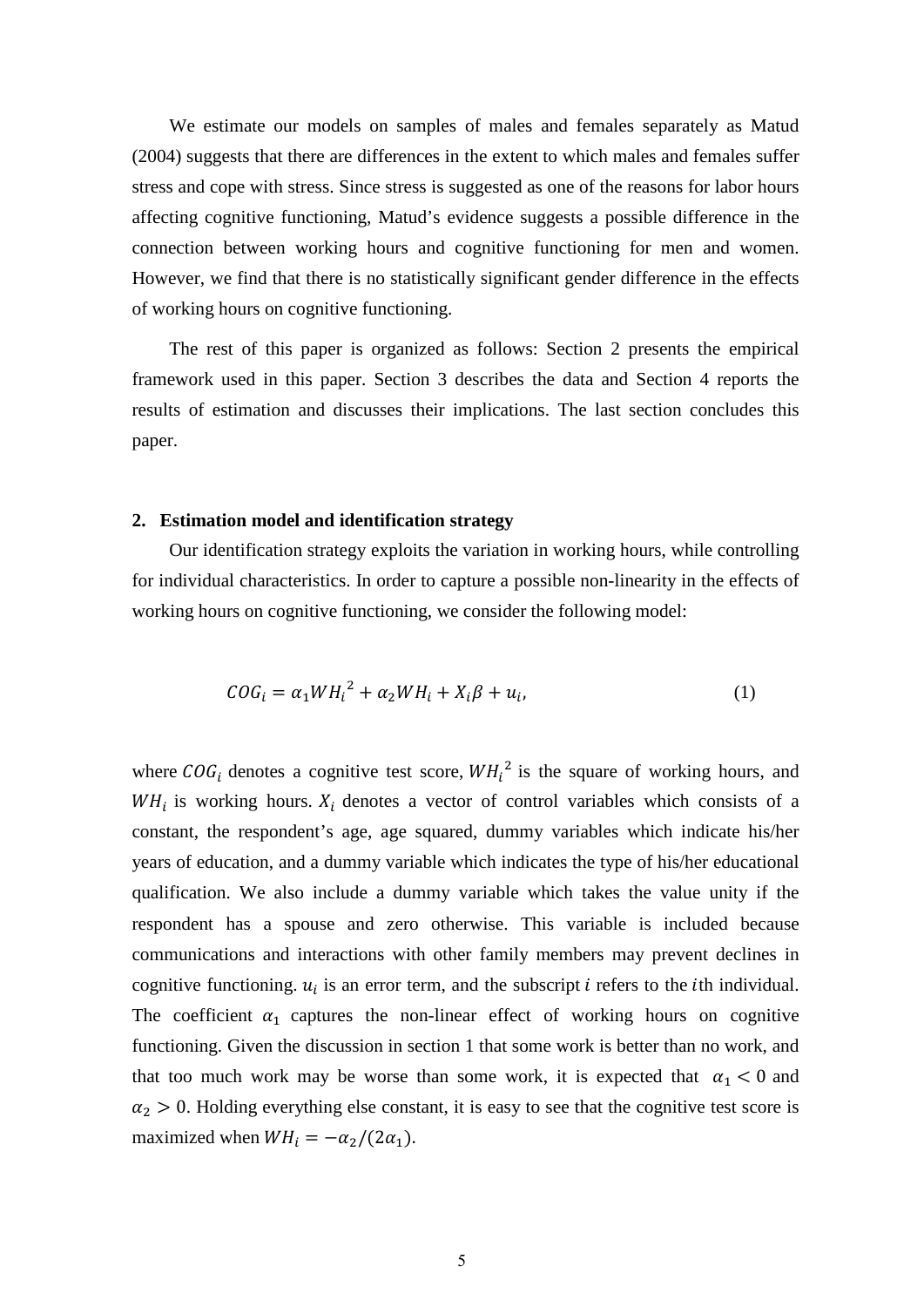The possibility of the endogeneity of the respondents' working hours in equation (1) is a major obstacle to estimating the causal impact of working hours on cognitive functioning. Individuals whose cognitive abilities are lower (or higher) may decide to leave the workforce earlier (or later). On the other hand, the reverse causality between cognitive skills and working hours can be more ambiguous. Previous studies observe that a high wage rate is associated with cognitive skills (for example, Capatina, 2014). In a neoclassical model of consumer behavior where there is a trade-off between consumption and leisure (leisure is a normal good), the impact of the wage rate on working hours depends on whether the substitution effect dominates the income effect or vice versa. Individuals whose cognitive abilities are higher, who tend to earn a relatively higher wage, could decide to reduce their hours of work even further.

The standard two stage least squares (2SLS) procedure is to find instruments which indicate the factors of labor demand or the factors which are related to their labor supply, but unrelated to their cognitive skills. However, we have another issue in examining the effects of labor hours on cognitive functioning, that is, labor hours are censored (that is, retirees report zero working hours). Rather than directly using variables which correlate with labor hours, but do not correlate with cognitive functioning, we use these variables for creating the fitted values for *squared of working hours* and *working hours* as instruments. The following model is assumed to explain working hours:

$$
WH_{i}^{*} = \gamma_{1}Vacancy\ rate_{i} + \gamma_{2}Inner\ regional_{i} + \gamma_{3}Outer\ regional_{i} + \gamma_{4}Remove_{i}
$$
  
+  $\gamma_{5}Very\ remote_{i} + \gamma_{6} Number\ of\ dependent\ children_{i}$   
+  $\gamma_{7} Parent\ is\ still\ alive_{i} + \gamma_{8} Other\ public\ benefits_{i}$   
+  $\gamma_{9} Australian\ citizen_{i} + \gamma_{10} Work\ experience_{i} + \gamma_{11} Own\ house_{i}$   
+  $X_{i}\delta + e_{i}$  (2),

$$
WH_i = 0 \qquad \text{if } WH_i^* \le 0
$$
  
=  $WH_i^*$  if  $0 < WH_i^*$ ,

where  $WH_i^*$  denotes an unobserved latent variable which is connected to the observed working hours  $WH_i$ . Vacancy rate<sub>i</sub> is the job vacancy over the number of employed persons in the state where individual *i* lives. Inner regional<sub>i</sub>, Outer regional<sub>i</sub>, Remote<sub>i</sub>, and Very remote<sub>i</sub> are 0–1 dummy variables taking the value unity if the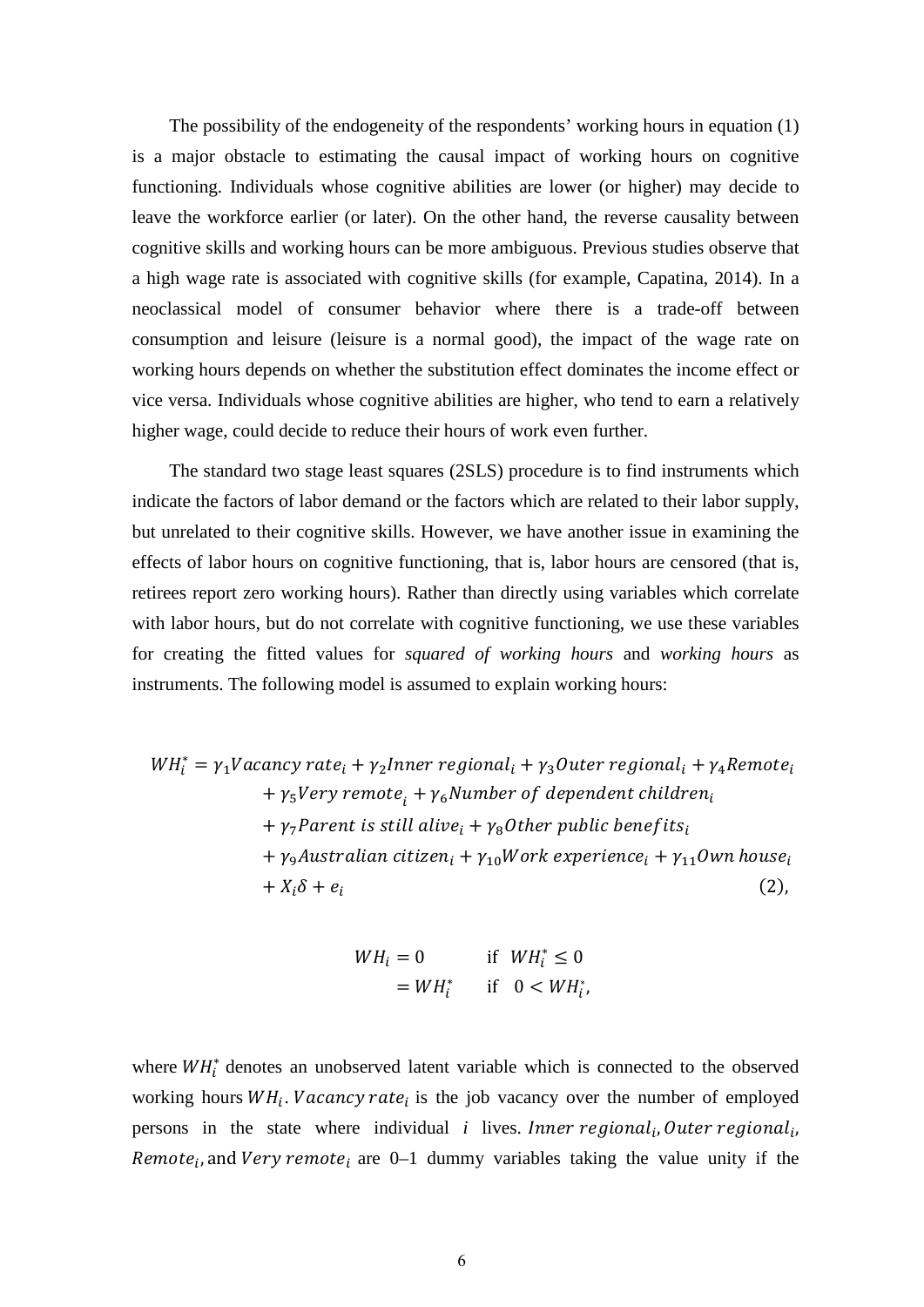respondent lives in the relevant area, respectively. These variables are designed to capture factors related to labor demand. On the other hand, Number of dependent  $children_i$  denotes the number of dependent children under the age of 24 years old in his/her household, Parent alive<sub>i</sub> indicates whether his/her father or mother still alive, and Other public benefits<sub>i</sub> indicates whether he/she receives public payments except the Age Pension. Australian citizen<sub>i</sub> indicates whether the respondent is an Australian citizen, Work experience<sub>i</sub> is the number of years of work experience the respondent has, and Own house<sub>i</sub> is a dummy that indicates whether the respondent owns his/her house. These variables are designed to capture the factors which impact on the labor supply of the respondent, but not on their cognitive functioning.<sup>[1](#page-7-0)</sup>  $X_i$  is the same vector of control variables as is used in equation (1), and  $e_i$  is a disturbance which is assumed to be normally independently and identically distributed with a zero mean and variance  $\sigma^2$ . For a retiree or an unemployed person, we observe his/her working hours per week as zero. Therefore, we estimate this model with left censoring using the Tobit technique.

First, we estimate the parameters in equation (2) using a Tobit estimator to obtain estimates of the parameters of  $\gamma_k$  ( $k = 1, \dots, 11$ ) and  $\delta$ ,  $\widehat{\gamma_k}$  and  $\widehat{\delta}$ , respectively. From equation (2), the conditional expectations of  $WH$ <sub>i</sub> can be computed as

$$
E(WH_i | Z_i) = \Phi\left(\frac{Z_i \varepsilon}{\sigma}\right) Z_i \varepsilon + \sigma \phi\left(\frac{Z_i \varepsilon}{\sigma}\right) \tag{3}
$$

Where  $Z_i$  is the vector of regressors in equation (2),  $\varepsilon$  is the vector of parameters in equation (2),  $\Phi(\cdot)$  is the cumulative distribution function of the standard normal distribution function, and  $\phi(\cdot)$  is the probability distribution function (see Greene 2008, p. 871). Given estimates of the parameters of equation (2), this conditional expectation can be estimated as  $\widehat{WH}_1$ .  $\widehat{WH}_1$  and  $\widehat{WH}_1^2$  are used as instruments for  $WH_i$  and  $WH_i^2$ , respectively, in equation (1) in a 2SLS procedure (see Wooldridge 2010, p. 268).

<span id="page-7-0"></span><sup>1</sup> It might be argued that the cognitive test score may be correlated with the location of the individual's residence or with the dummy variable which indicates whether the individual's parents are still alive. The validity of the variables used to generate exclusion restrictions needs to be investigated in future research.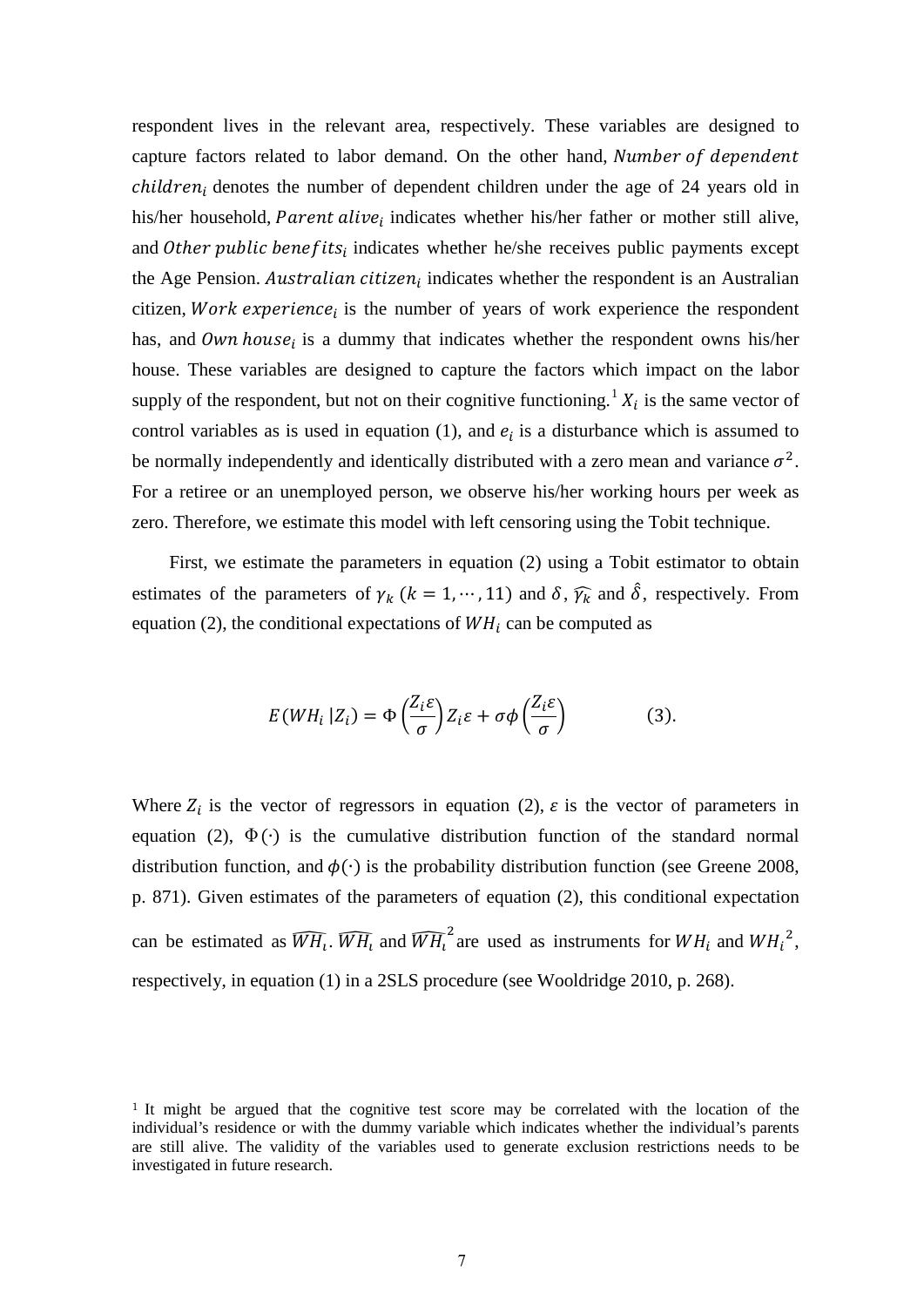#### **3. Data: Overview of the HILDA Survey**

Our data are drawn from the HILDA Survey which is conducted by the Melbourne Institute of Applied Economics and Social Research, and is a broad social and economic longitudinal survey. Since 2001, the HILDA Survey has asked Australian respondents about their economic and subjective well-being, family structures, and labor market dynamics. Households included in the survey were selected using a three-stage approach.<sup>[2](#page-8-0)</sup> First, a sample of 488 Census Collection Districts (CDs) were randomly selected from across Australia. Second, within each of these CDs, a sample of dwellings was selected based on expected response rates and occupancy rates. Finally, within each dwelling, up to three households were selected to be part of the sample. In addition, the sample was replenished in Wave 11.

Although most questions in the HILDA Survey are repeated every year, there are questions on several topics that are not repeated every year or are only asked once. Information on the respondent's cognitive ability has only been collected in Wave 12 of the HILDA Survey. Wave 12 contains three measures of cognitive ability: the Backward Digit Span (BDS); the Symbol Digits Modalities (SDM); and a 25-item version of the National Adult Reading Test (NART25). We use BDS, SDM and NART25 scores as measures of the respondent's cognitive ability. BDS is a test of working memory span and is used in many traditional intelligence tests. After reading out longer strings of single-digit numbers, the respondent is required to repeat those strings in reverse order. The longest sequence administered is eight digits. In the BDS test, questions are divided into eight levels, and there are two trials at each level. When the respondent's response for the first trial for a given level is correct, he/she is allocated a score of two for that level, and then moves on to the next level. When his/her response on the first trial is incorrect, he/she moves on the second trial. If the respondent's answer on the second trial is correct, he/she is allocated a score of one for that level, and then moves onto the next level. If his/her answer on the second trial is also incorrect, he/she is allocated a score of zero for that level, and this test is discontinued; that is, he/she is allocated a score of zero for all the subsequent questions. Finally, The BDS score is the sum of the scores at each level, so the maximum possible score for the respondent is 16 and the minimum possible score is zero. *BDSscore* denotes the respondent's score on the BDS test. SDM is a general test for divided attention, visual scanning and motor speed. The respondent is

<span id="page-8-0"></span> $2$  Detailed information on the sample design of the HILDA Survey is available on Wooden et al. (2002) and Watson and Wooden (2013).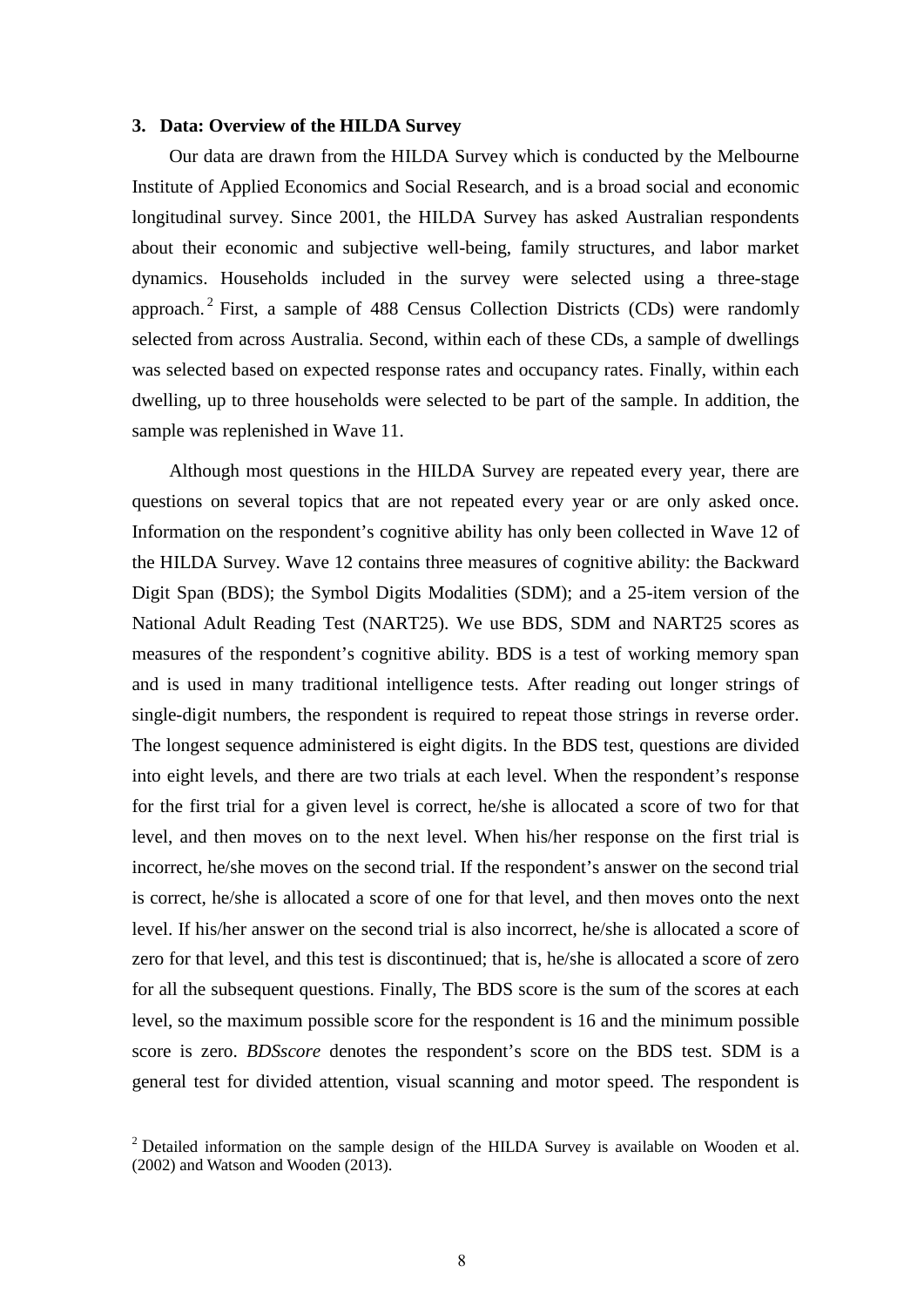required to match symbols to numbers using a printed key. [3](#page-9-0) *SDMscore* is the respondent's score of SDM and is defined as the number of items correctly matched within a 90 second time interval. NART25 is a reading test and provides a measure of mainly crystallized intelligence. In the NART25 test, the respondent is required to correctly read 25 irregularly spelled words which are listed roughly in order of difficulty. N*ART25score* is his/her score on the NART25 test, and is also defined as the number of words correctly pronounced. Definitions of these variables and the other variables used in the analysis are provided in Appendix I.

The sample used in this paper is restricted to individuals who meet all of the following criterion: (i) males and females aged 40 and over; (ii) all three scores relating to cognitive ability are available; (iii) English is their first language; (iv) their reported working hours are not deemed to be an outlier; and (v) information on all the relevant variables is available. Table I shows descriptive statistics for all the variables used in the analysis. In our sample, the maximum values of *BDSscore, SDMscore, and NART25score are* 14, 104 and 24, respectively. *Working hours* is the respondent's usual hours of working per week. The mean values of *Working hours* for males and females are 26.9 and 16.6, respectively.

#### [Table I around here]

Table II provides information on the current employment status of respondents by gender and age group. For all age groups, a higher percentage of males are working fulltime than females, and for both males and females as age rises the proportion of full-time workers falls.

#### [Table II around here]

Are these differences of working hours associated with differences in cognitive ability? Figure 1 shows kernel density estimates of the distribution of each of the three cognitive ability measures for males and females for three groups: respondents whose working hours are 35 hours per week or more; those whose working hours are greater

<span id="page-9-0"></span><sup>&</sup>lt;sup>3</sup> Strauss et al. (2006) provide details of the SDM test.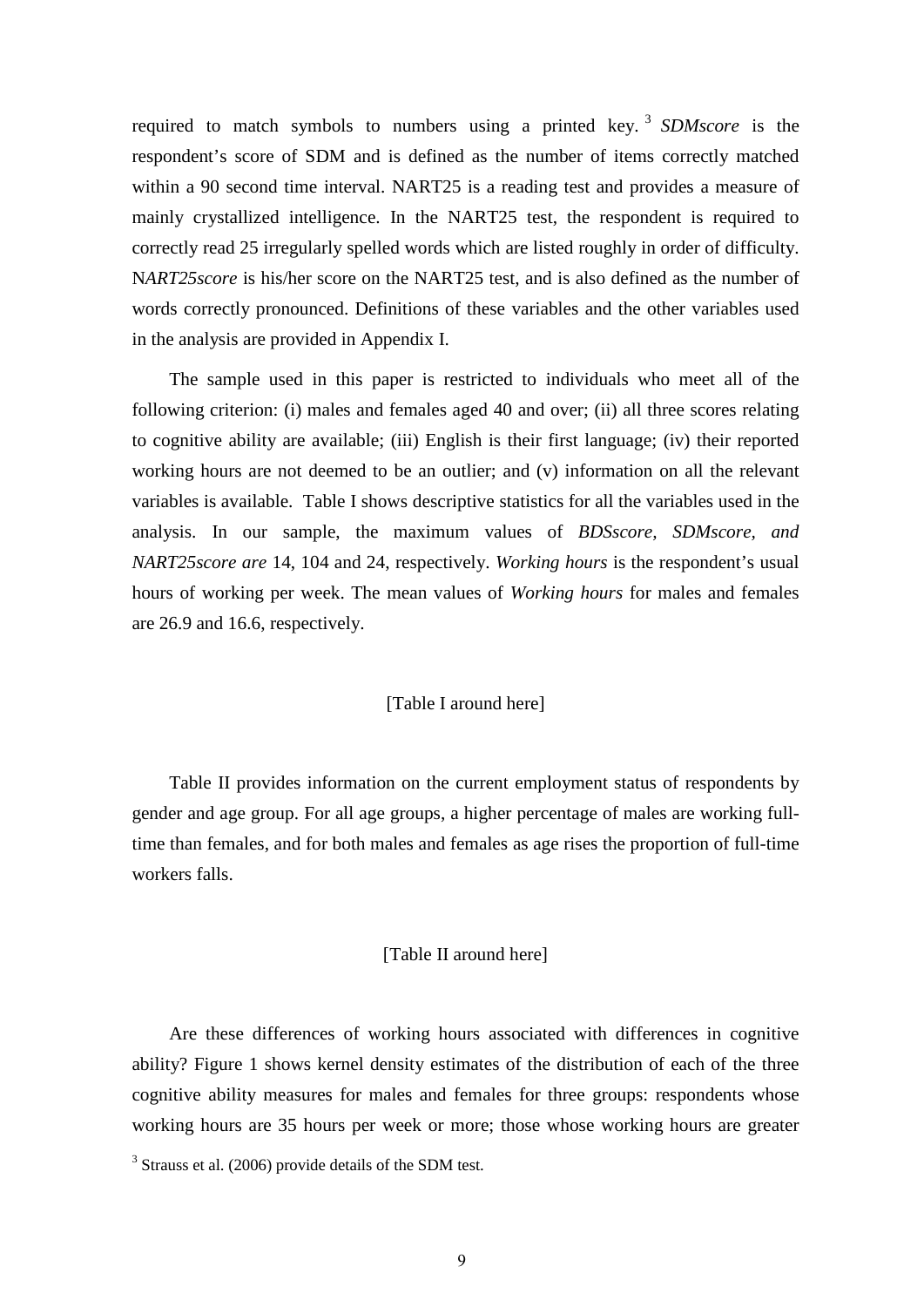than zero but 34 hours per week or less; and those who are not working. Panels A1 and B1 in Figure 1 show the BDS score distributions, and show that the BDS score distributions for those who are not working are located slightly to the left of the BDS score distributions for those who work full-time or part-time. Comparing the distributions of the SDM score among these three groups in Panels A2 and B2, the distributions for those who are not working are clearly located to the left of the SDM score distributions for those who work full-time or part-time. In Panels A3 and B3, the distributions of the NART25 scores for males and females who are not working are also located to the left of the other NART25 score distributions.

#### [Figure 1 around here]

A comparison of the distributions of cognitive ability between those who work fulltime and those who work part-time suggests that there are some differences between them. Comparing the distributions of the SDM scores for full-time and part-time male workers presented in Panel A2 indicates that the distribution for males who work parttime is located to the left of the distribution for males who work full-time. In contrast, the NART25 score distribution for males who work full-time is located to the left of the NART25 score distributions for males who work part-time (in Panel A3). These differences indicate that each measure may capture different dimensions of cognitive ability. For females, the distribution of SDM score for full-time workers is located slightly to the right of the distribution of SDM score for part-time workers (in Panel B2), while there are not clear differences between full-time work and part-time work in both the distributions of BDS and the NART25 scores (Panels B1 and B3).

Thus, we can observe that there appears to be some differences in the locations of the distributions of cognitive ability among the three groups (full-time, part-time and not working). In the next section, estimation results for the impact of working hours on the BDM, SDM and NART25 scores adjusted for the other covariates are presented, respectively.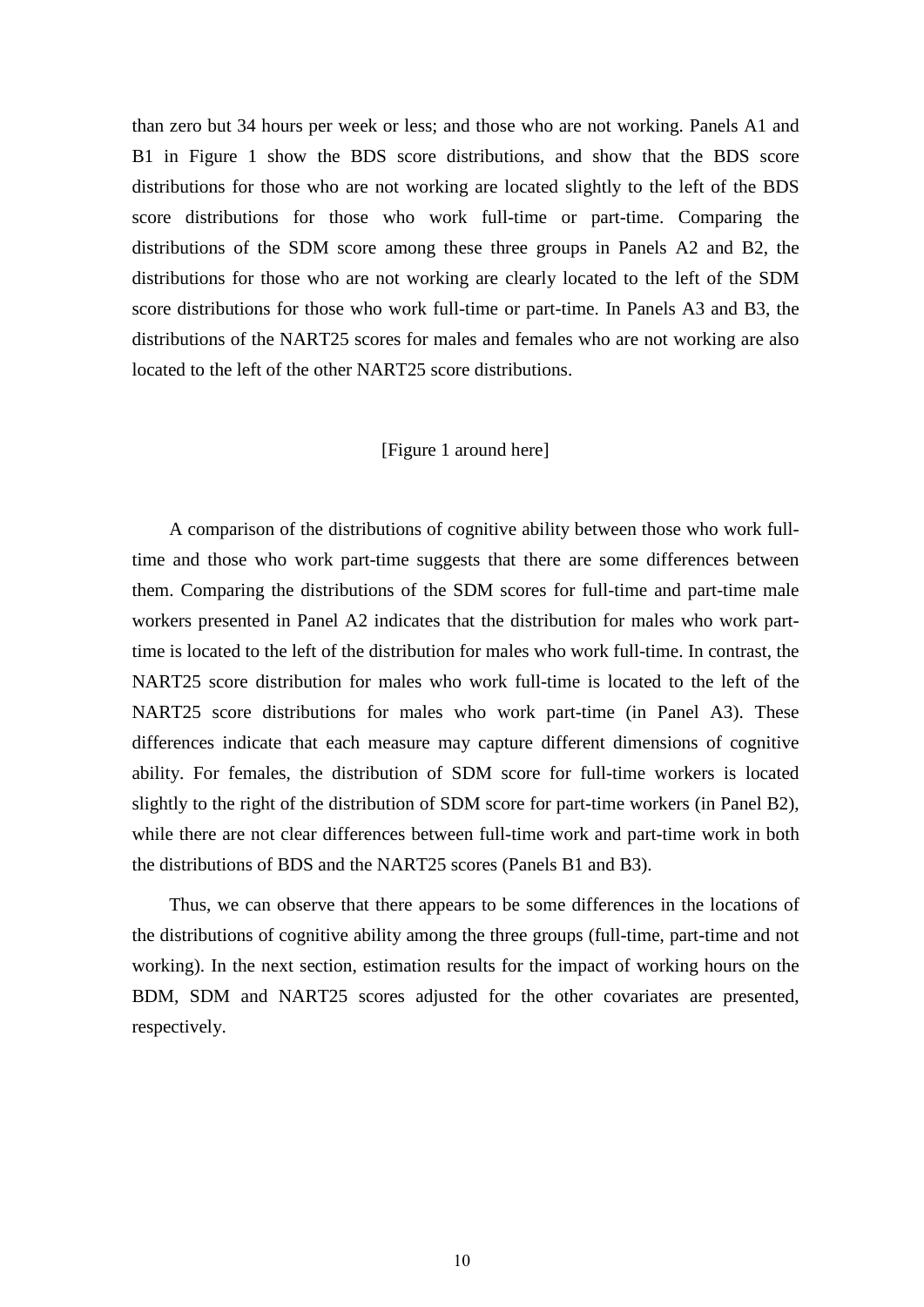#### **4. Estimation results**

All regression results reported in this section are estimated using STATA version 13. Table III presents estimates of the coefficients of the variables that are included in equation (2) but not equation (1), that is, the variables that are used to generate exclusion restrictions. The estimation results in columns (1) and (2) indicate that the exclusion restriction variables are jointly statistically significant in explaining working hours for males (F-statistics is 55.94) and females (F-statistic is 64.23). Males who receive public benefits excluding the Age Pension (*Other public benefits*) significantly reduce their working hours compared to males who do not receive these benefits. In column (2), while the exclusion variables which indicate the factor of labor demand are statistically insignificant, *Number of dependent children* and *Other public benefits* (*Work experience*) have significantly negative (positive) impacts on the hours worked by females.

#### [Table III around here]

Table IV reports the results of estimating equation (1) taking account of the endogeneity of working hours. After controlling for the respondent's human capital and demographic variables, as shown in columns (1)–(3), the coefficients of *Working hourssquared* are significantly negative and the coefficients of *Working hours* are also significantly positive for males. As can be seen from the results in columns (4)–(6), the same is true for females.

#### [Table IV around here]

These results indicate that, for both males and females, the magnitude of the positive impact of working hours on their cognitive ability is decreasing until working hours reaches a threshold, and above that, further increases in working hours have a negative impact on their cognitive functioning. As Wooden et al. (2012) point out, BDM and SDM are measures of fluid intelligence, while NART25 is a measure of crystallized intelligence. Crystallized intelligence tends to be maintained through occupational or cultural experiences. Assuming that hours of working are associated with the degree of occupational experiences, working hours *per se* could be regarded as cognitive repair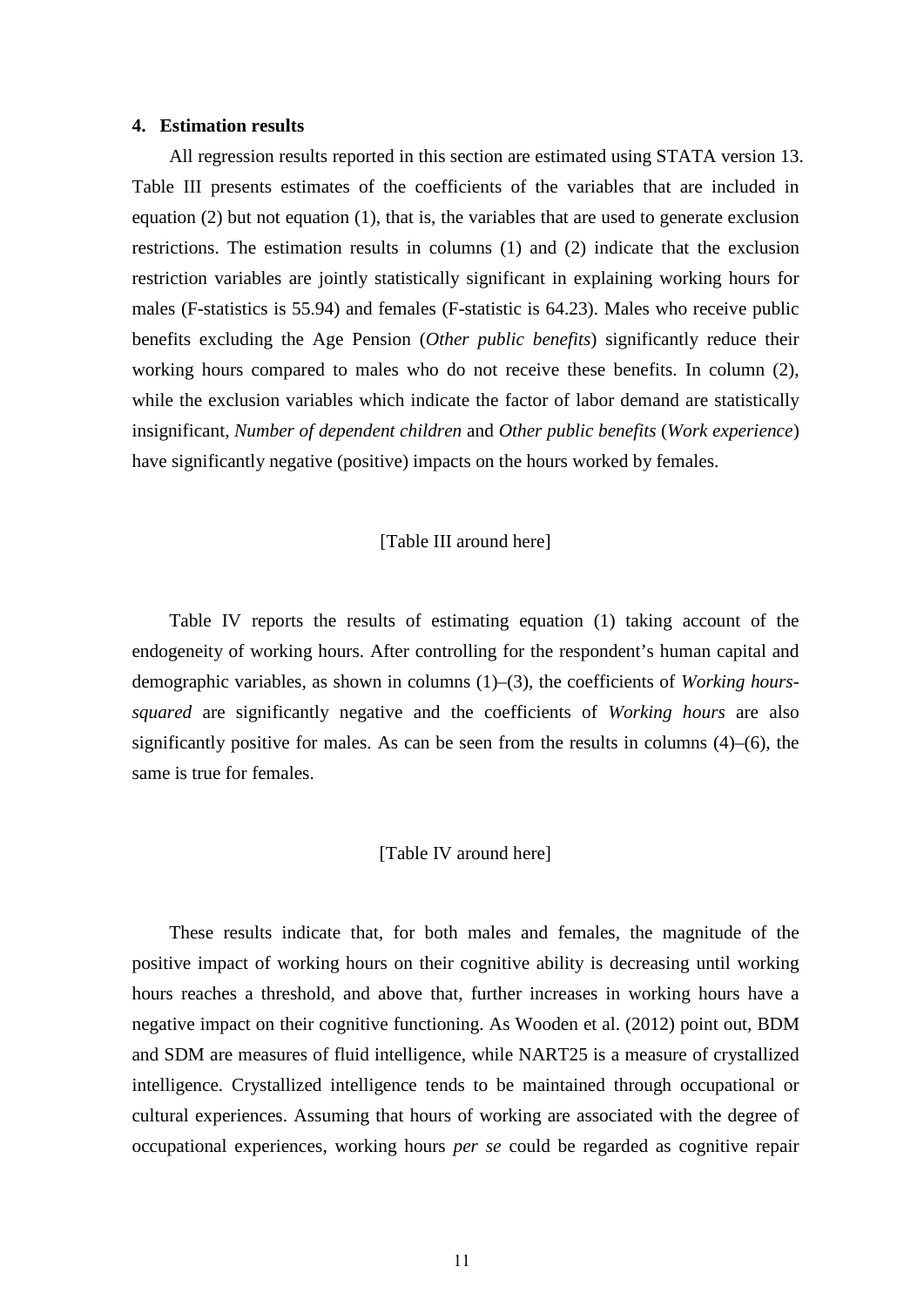activities, while investments for repair activities may result in hours of working. Similarly, although fluid intelligence is subject to a decline as people get older, fluid intelligence could be also maintained by working hours closer to the threshold.

Then, where is the threshold? In other word, when does the impact of working hours on cognitive ability change from being positive to negative? In Figure 2, we calculate the magnitude of the impacts of working hours on cognitive measures after controlling for other variables, using the estimated coefficients presented in Table IV. For men the peaks occur around 25 hours for BDS, 30 hours for SDM, and 25 hours for NART25. For women the peaks occur a little earlier, around 22 hours for BDS, 27 hours for SDM, and 24 hours for NART25. Moreover, Figure 2 also suggests that the cognitive ability of those working extremely long hours can be lower than those who are not working at all. For example, the SDM score of those who are usually 60 hours per week is lower than the SDM score of those who are not working both for males and females (Panel A2). This suggests that longer working hours can lead to a deterioration of cognitive functioning. Figure 2 suggests that as working hours increase, females reach the peak earlier, and their cognitive test scores decline faster compared to male counter parts. We conducted tests if these visual differences are statistically significant. However, it is found that the coefficients of working hours and working hour squares are not statistically different between the two gender groups.

#### [Figure 2 around here]

The results presented in Table IV and graphed in Figure 2 indicate that there is a non-linearity in the effects of working hours on cognitive functioning for middle aged and older males and females living in Australia. Even after including retirees and taking account for endogeneity and censoring of working hours, our findings are consistent with Virtanen et al.'s (2009) findings, that is, long working hours have a negative effect on cognition in middle age. Our results indicate that the part-time work is an effective way to maintain cognitive functioning relative to retirement or unemployment.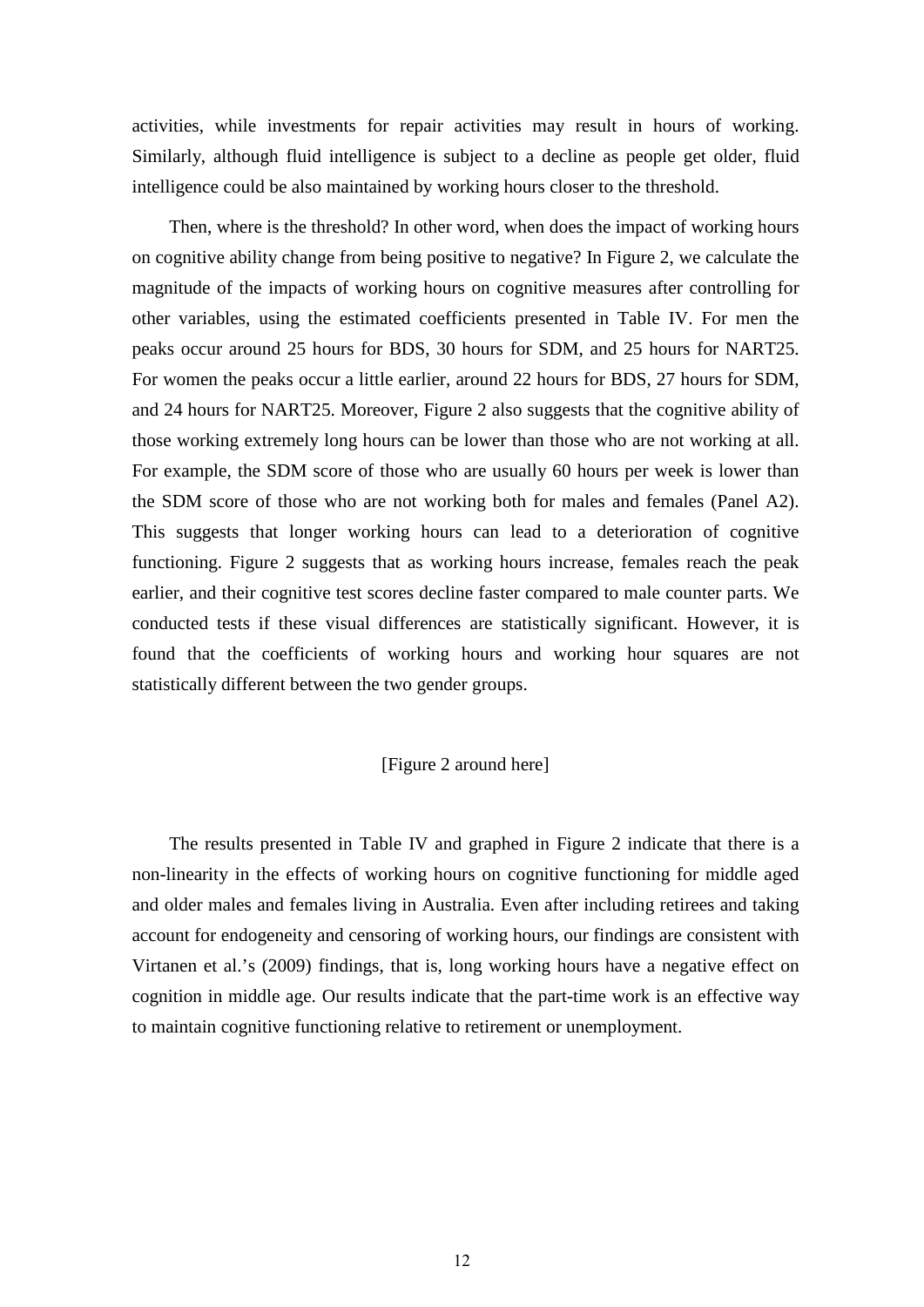#### 5. **Concluding remarks**

We examined the causal impact of working hours on the cognitive ability of middleaged and older aged males and females living in Australia using the HILDA Survey dataset. This study is unique in that it focuses on the intensive margin (working hours) rather than the extensive margin (labor force participation) and investigates the optimal working hours for middle aged and older workers. Using the test scores of memory span and cerebral dysfunction for the respondents, it is found that working hours up to 25–30 hours per week have a positive impact on cognition for males depending on the measure and up to 22–27 hours for females. After that, working hours have a negative impact on cognitive functioning. This indicates that the differences in working hours is an important factor for maintaining cognitive functioning in middle and older adults. In other words, in the middle and older age, working part-time could effective in maintaining cognitive ability. It is worth noting that our findings did not show any statistically significant gender differences in the effects of working hours on cognitive functioning. Our study highlights that too much work can have adverse effects on cognitive functioning.

[Appendix Table I around here]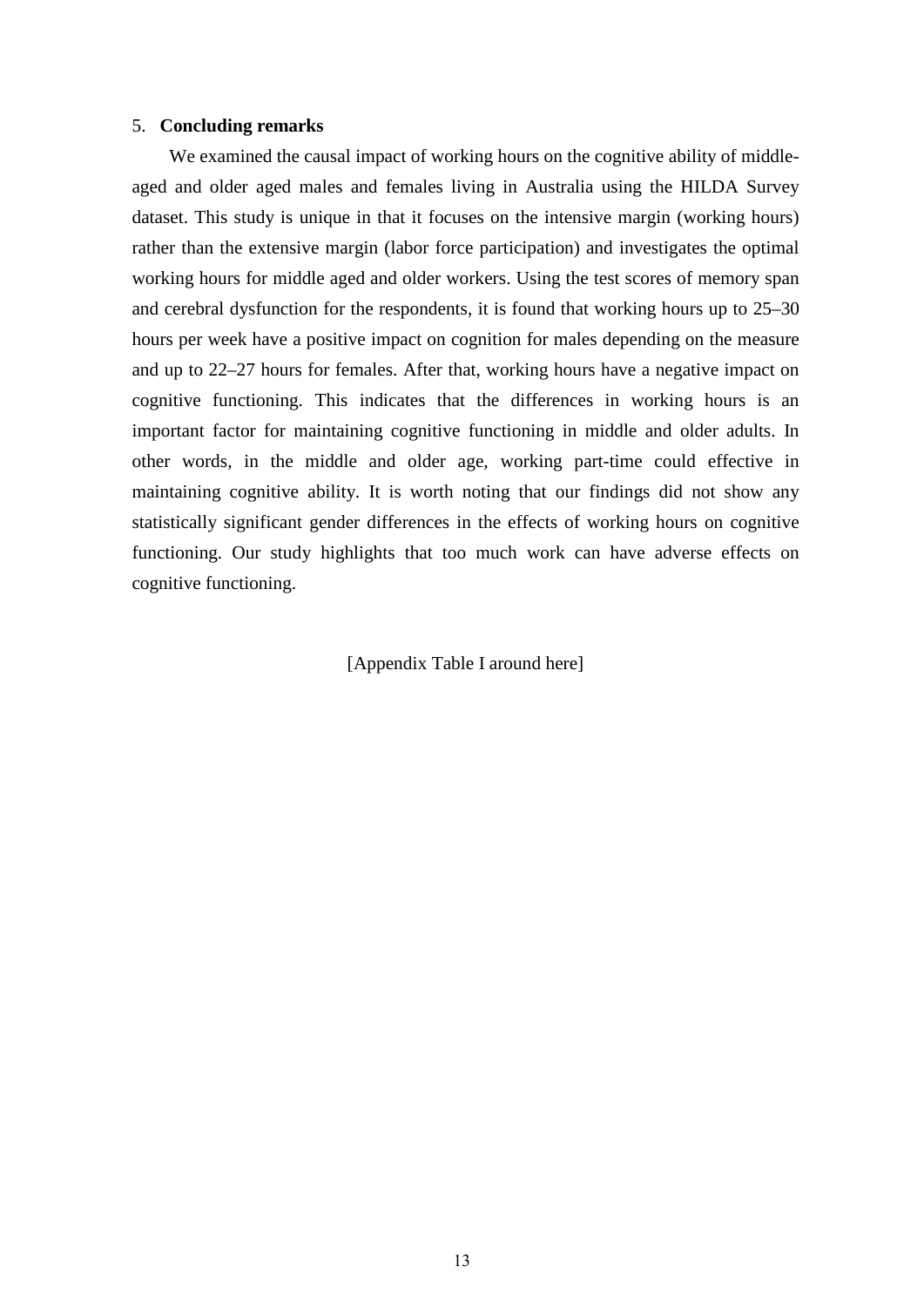#### **References**

- Bonsang E, Adam S, Perelman S. 2012. Does retirement affect cognitive functioning? *Journal of Health Economics* **31** : 490–501.
- Bosma H, van Boxtel MP, Ponds RW, Houx PJ, Burdorf A, Jolles J. 2003. Mental work demands protect against cognitive impairment: MAAS prospective cohort study. *Experimental Aging Research* **29**(1) : 33–45.
- Capatina E. 2014. Skills and the evolution of wage inequality. *Labour Economics* **28** : 41–57.
- Coe NB, Zamarro G. 2011. Retirement effects on health in Europe. *Journal of Health Economics* **30**(1) : 77–86.
- Cottini E, Lucifora C. 2010. Mental health and working conditions in European countries. *Industrial & Labor Relations Review* **66**(4) : 958-987.
- Finkel D, Andel R, Gatz M, Pedersen NL. 2009. The role of occupational complexity in trajectories of cognitive aging before and after retirement. *Psychology and Aging* **24**(3) : 563–573.
- Greene WH. 2008. *Econometric Analysis*, 6<sup>th</sup> edition. Pearson: New Jersey.
- Marin MF, Lord C, Andrews J, Juster RP, Sindi S, Arsenault-Lapierre G, Fiocco AJ, Lupien SJ. 2011. Chronic stress, cognitive functioning and mental health. *Neurobiology of Learning and Memory* **96** : 583–595.
- Marquié JC, Duarte LR, Bessières P, Dalm C, Gentil C, Ruidavets JB. 2010. Higher mental stimulation at work is associated with improved cognitive functioning in both young and older workers. *Ergonomics* **53**(11) : 1287–1301.
- Matud MP. 2004. Gender differences in stress and coping styles, *Personality and Individual Differences* **37**(7) : 1401-1415.
- Mazzonna F, Peracchi F. 2012. Ageing, cognitive abilities and retirement. *European Economic Review* **56**(4) : 691–710.
- McEwen BS, Sapolsky RM. 1995. Stress and cognitive function. *Current Opinion in Neurobiology* **5**(2) : 205-216.
- Potter GG, Helms MJ, Plassman BL. 2008. Association of job demands and intelligence with cognitive functioning measures among men in late life. *Neurology* **70**(19, part2) : 1803–1808.
- Proctor SP, White RF, Robins TG, Echeverria D, Rocskay AZ. 1996. Effect of overtime work on cognitive function in automotive workers. *Scandinavian Journal of Work, Environment & Health* **22**(2) : 124-132.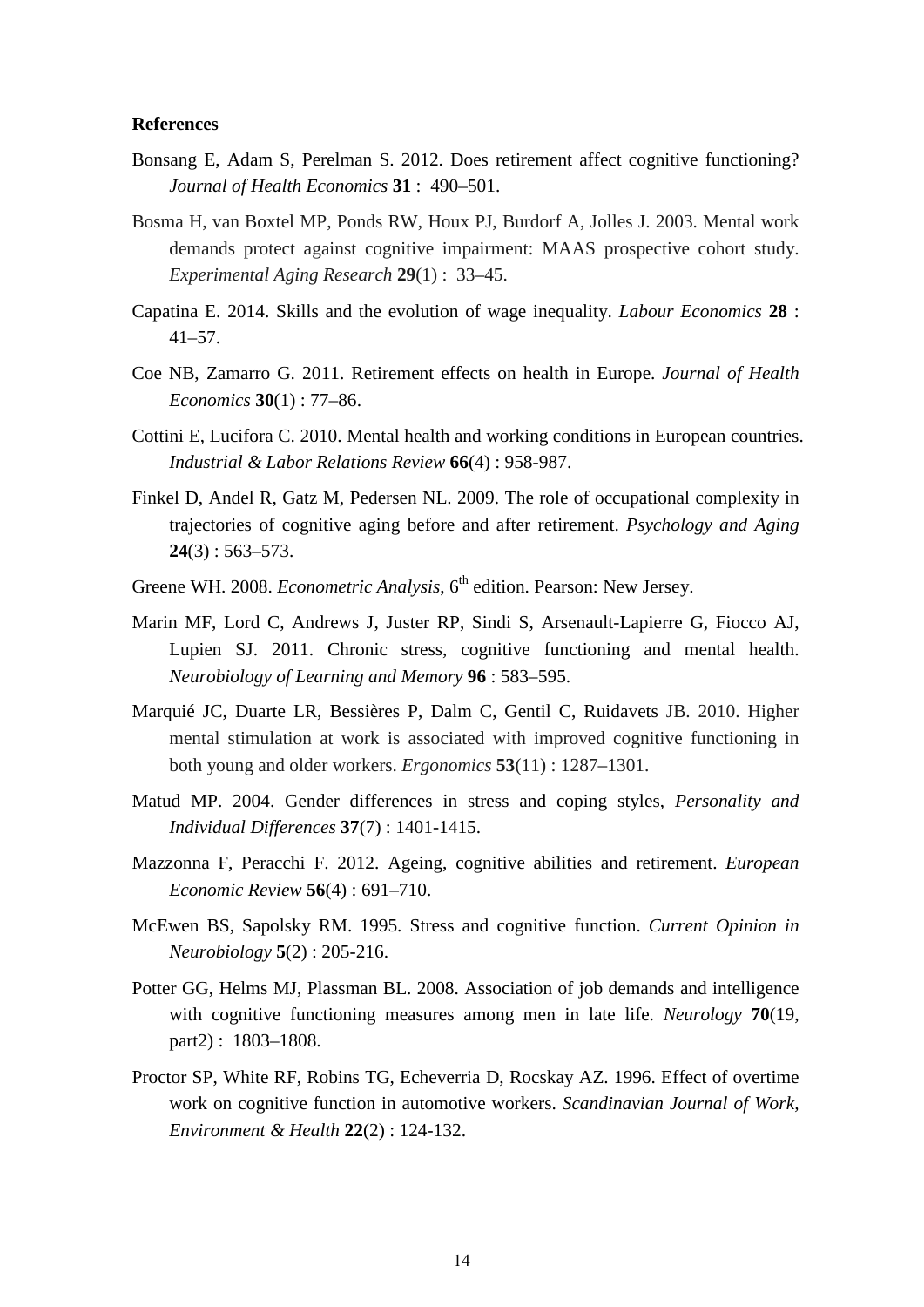- Rohwedder S, Willis RJ. 2010. Mental retirement. *Journal of Economic Perspectives*. **24**(1) : 119–138.
- Schooler C, Mulatu MS, Oates G. 1999. The continuing effects of substantively complex work on the intellectual functioning of older workers. *Psychology and aging*, **14**(3) : 483–506.
- Small GW. 2002. What we need to know about age related memory loss. *British Medical Journal* **324** (7352) : 1502–1505.
- Smart EL, Gow AJ, Deary IJ. 2014. Occupational complexity and lifetime cognitive abilities. *Neurology*, **83**(24) : 2285–2291.
- Strauss E, Sherman EMS, Spreen O. 2006. *A Compendium of Neuropsychological Tests: Administration, Norms, and Commentary*, 3rd edition. Oxford University Press: Oxford.
- Virtanen M, Singh-Manoux A, Ferrie JE, Gimeno D, Marmot MG, Elovainio M, Jokela M, Vahtera J, Kivimäki M. 2009. Long working hours and cognitive function: the Whitehall II study. *American Journal of Epidemiology* **169**(5) : 596–605.
- Watson N, Wooden M. 2013. Adding a top-up sample to the Household, Income and Labour Dynamics in Australia Survey. *Australian Economic Review* **46**(4) : 489– 498.
- Wooden M, Freidin S, Watson N. 2002. The Household, Income and Labour Dynamics in Australia (HILDA) Survey: wave 1. *Australian Economic Review* **35**(3) : 339– 348.
- Wooden M, Mackinnon A, Rodgers B, Windsor T. 2012. The development of cognitive ability measures in the HILDA Survey. HILDA Survey Discussion Paper no. 1/12.
- Wooldridge J. 2010. *Econometric Analysis of Cross Section and Panel Data*, 2<sup>nd</sup> edition. MIT Press: Cambridge.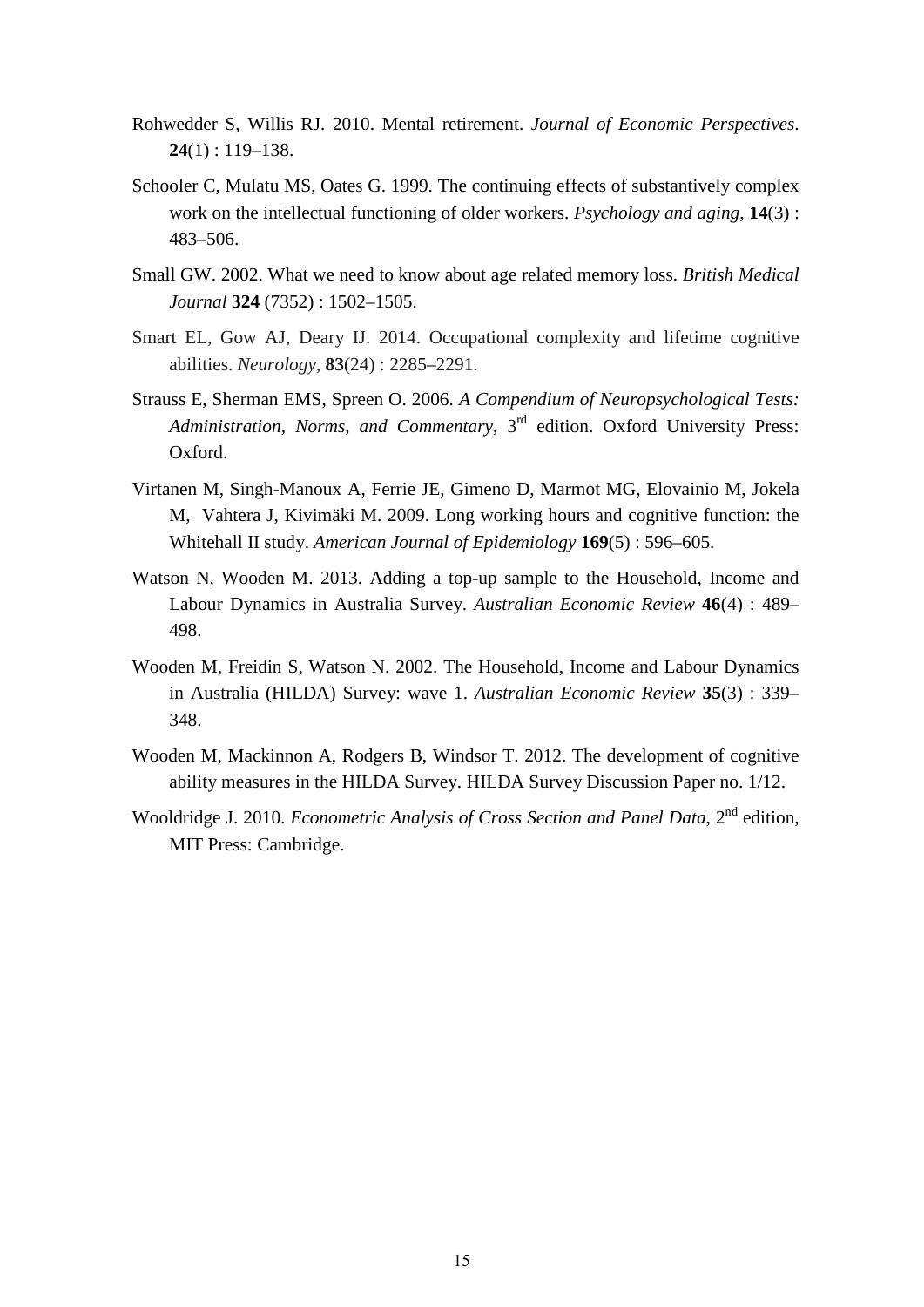# Table I: Descriptive Statistics

|                              | Male (obs.=2965) |           |                  | Female (obs.=3502) |       |           |                  |                |
|------------------------------|------------------|-----------|------------------|--------------------|-------|-----------|------------------|----------------|
|                              | Mean             | Std. Dev. | Min              | Max                | Mean  | Std. Dev. | Min              | Max            |
| <b>BDSscore</b>              | 7.21             | 2.60      | $\boldsymbol{0}$ | 14                 | 7.23  | 2.53      | $\overline{2}$   | 14             |
| SDMscore                     | 43.83            | 12.07     | $\overline{0}$   | 95                 | 46.41 | 12.74     | $\overline{2}$   | 104            |
| NART25score                  | 14.56            | 5.23      | $\overline{0}$   | 24                 | 14.70 | 4.82      | $\theta$         | 24             |
| Working hours-squared/100    | 12.35            | 12.55     | $\overline{0}$   | 64                 | 6.21  | 8.79      | $\theta$         | 64             |
| Working hours                | 26.92            | 22.60     | $\mathbf{0}$     | 80                 | 16.60 | 18.59     | $\theta$         | 80             |
| Vacancy rate                 | 1.45             | 0.36      | 0.9              | 2.45               | 1.43  | 0.35      | 0.9              | 2.45           |
| Inner regional               | 0.27             | 0.44      | $\boldsymbol{0}$ | 1                  | 0.28  | 0.45      | $\overline{0}$   | 1              |
| Outer regional               | 0.13             | 0.34      | $\boldsymbol{0}$ | 1                  | 0.11  | 0.32      | $\theta$         | 1              |
| Remote                       | 0.01             | 0.10      | $\boldsymbol{0}$ | 1                  | 0.01  | 0.10      | $\theta$         | 1              |
| Very remote                  | 0.00             | 0.04      | $\overline{0}$   | 1                  | 0.00  | 0.04      | $\mathbf{0}$     | 1              |
| Number of dependent children | 0.59             | 1.02      | $\boldsymbol{0}$ | 7                  | 0.52  | 0.94      | $\theta$         | $\overline{7}$ |
| Parent is still alive        | 0.51             | 0.50      | $\overline{0}$   | 1                  | 0.50  | 0.50      | $\theta$         | 1              |
| Other public benefits        | 0.13             | 0.34      | $\mathbf{0}$     | 1                  | 0.18  | 0.38      | $\mathbf{0}$     | 1              |
| Australian citizen           | 0.94             | 0.23      | $\overline{0}$   |                    | 0.95  | 0.21      | $\boldsymbol{0}$ | 1              |
| Work experience              | 35.42            | 10.41     | $\boldsymbol{0}$ | 69.56              | 26.10 | 11.80     | $\theta$         | 68             |
| Ownhouse                     | 0.82             | 0.39      | $\boldsymbol{0}$ |                    | 0.81  | 0.39      | $\overline{0}$   | 1              |
| Age-squared/100              | 35.16            | 15.08     | 16               | 88.36              | 35.85 | 15.70     | 16               | 100            |
| Age                          | 58.01            | 12.27     | 40               | 94                 | 58.52 | 12.64     | 40               | 100            |
| School years 7-10            | 0.45             | 0.50      | $\boldsymbol{0}$ | 1                  | 0.48  | 0.50      | $\theta$         | 1              |
| School years 11 and over     | 0.53             | 0.50      | $\boldsymbol{0}$ | 1                  | 0.50  | 0.50      | $\theta$         | 1              |
| University                   | 0.30             | 0.46      | $\boldsymbol{0}$ | 1                  | 0.28  | 0.45      | $\mathbf{0}$     | 1              |
| Technical college            | 0.27             | 0.44      | $\boldsymbol{0}$ | 1                  | 0.17  | 0.37      | $\mathbf{0}$     | 1              |
| Other school                 | 0.10             | 0.31      | $\boldsymbol{0}$ | 1                  | 0.16  | 0.37      | $\theta$         | 1              |
| Non-indigenous origin        | 0.99             | 0.11      | $\boldsymbol{0}$ | 1                  | 0.98  | 0.13      | $\theta$         | 1              |
| Married                      | 0.67             | 0.47      | $\boldsymbol{0}$ | 1                  | 0.58  | 0.49      | $\boldsymbol{0}$ | 1              |

Source: Authors' calculations using the HILDA Survey dataset.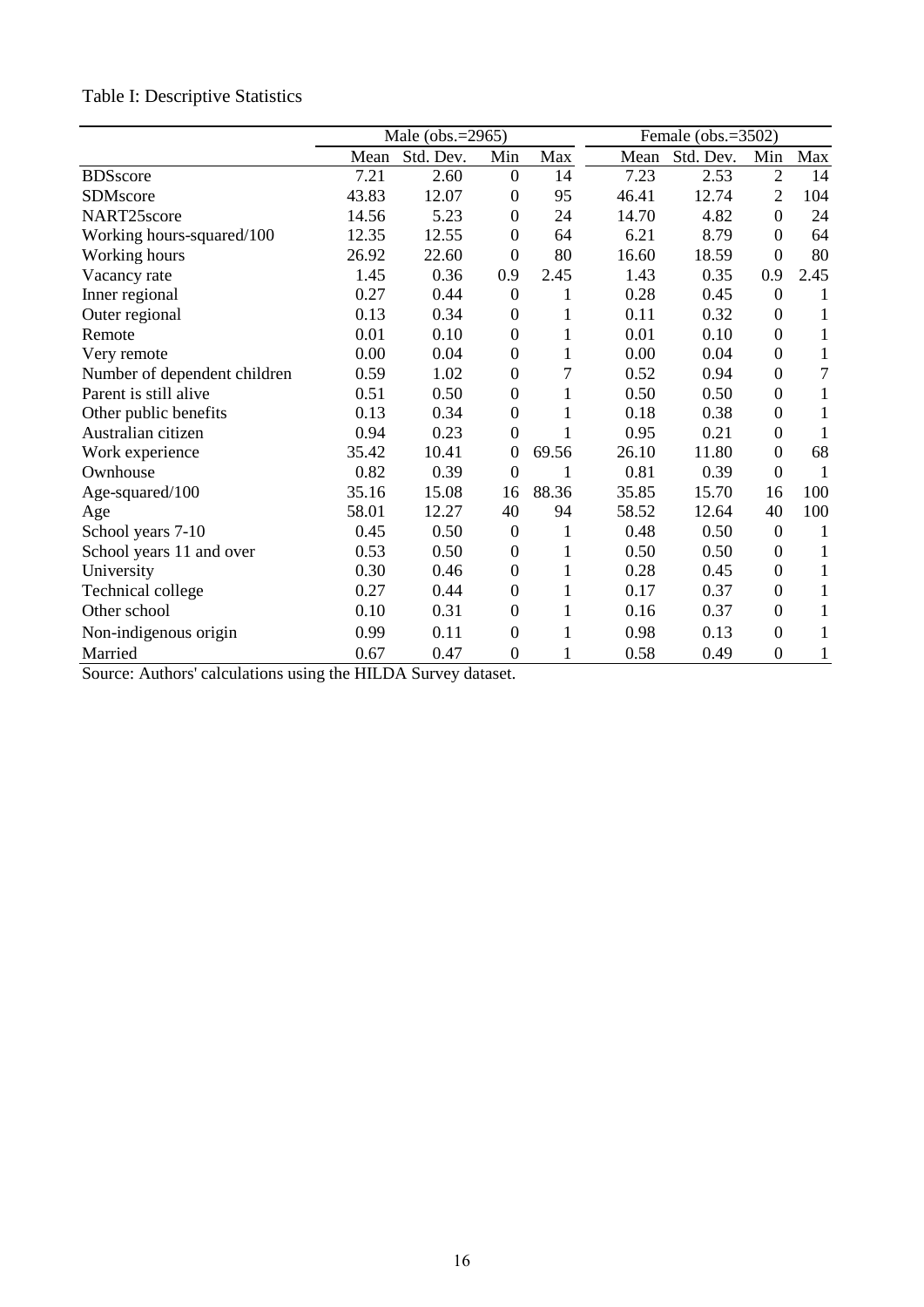|                  | Full-time                           |       | Part-time Non participants/ Total Sample |      |  |
|------------------|-------------------------------------|-------|------------------------------------------|------|--|
|                  | 35 hours and more 34 hours and less |       | Unemployed                               | Size |  |
| Male             |                                     |       |                                          |      |  |
| Aged 40–54       | 84.1%                               | 6.8%  | 9.1%                                     | 1345 |  |
| Aged 55-69       | 43.6%                               | 17.1% | 39.2%                                    | 1038 |  |
| Aged 70 and over | 2.6%                                | 5.7%  | 91.8%                                    | 582  |  |
| Total            | 53.9%                               | 10.2% | 35.9%                                    | 2965 |  |
| Female           |                                     |       |                                          |      |  |
| Aged $40-54$     | 41.2%                               | 39.3% | 19.5%                                    | 1535 |  |
| Aged 55-69       | 21.6%                               | 24.0% | 54.4%                                    | 1233 |  |
| Aged 70 and over | 0.7%                                | 3.5%  | 95.8%                                    | 734  |  |
| Total            | 25.8%                               | 26.4% | 47.8%                                    | 3502 |  |

Table II: Current Employment Status by Age and Gender

Source: Authors' calculations using data from Wave 12 of the HILDA Survey.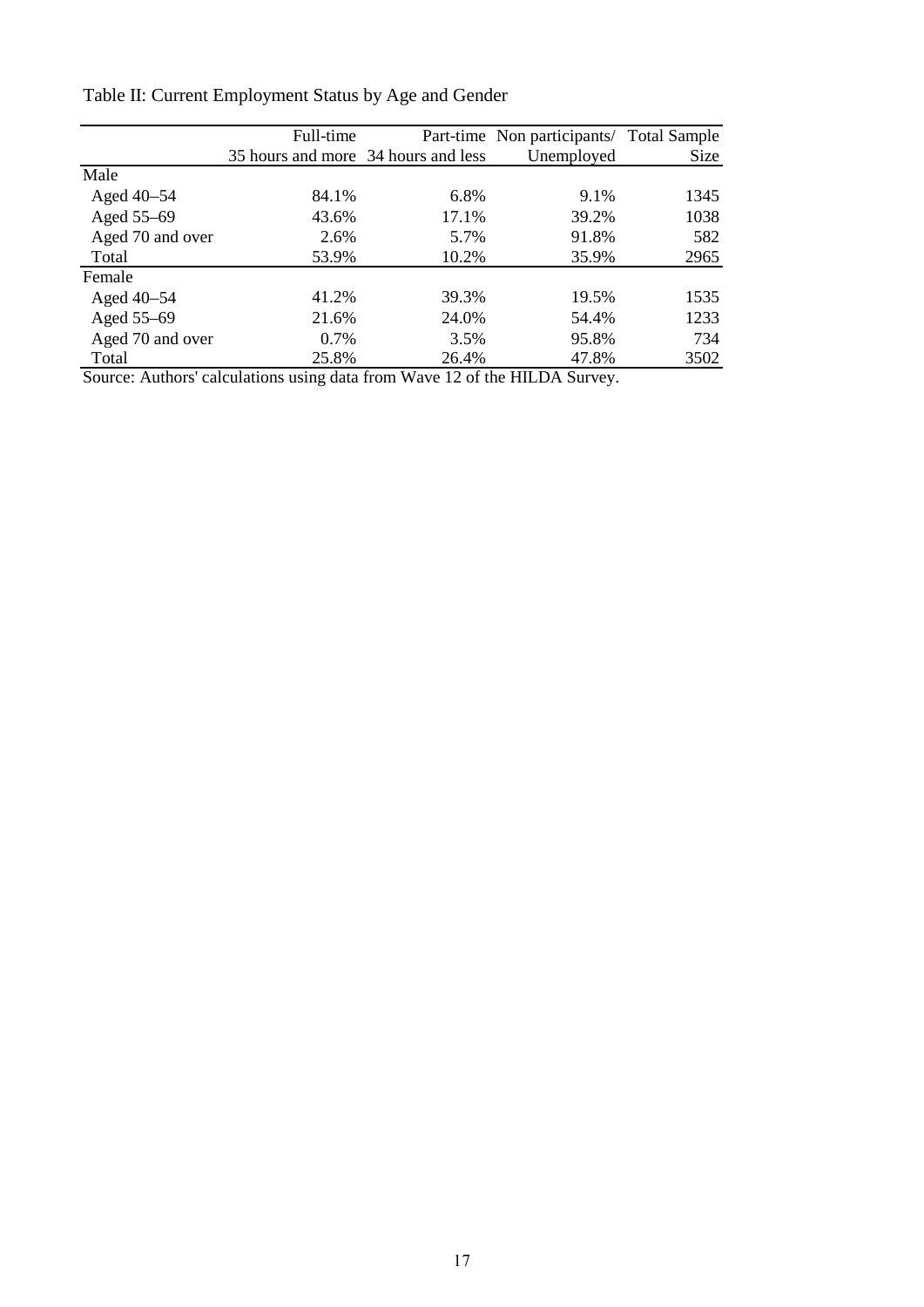## Table III: Models for Working Hours

|                                            | Male          | Female        |
|--------------------------------------------|---------------|---------------|
|                                            | (1)           | (2)           |
|                                            | Working hours | Working hours |
| Vacancy rate                               | 1.038         | 0.552         |
|                                            | [1.125]       | [1.322]       |
| Inner regional                             | $-0.431$      | $-1.916$ **   |
|                                            | [0.928]       | [0.974]       |
| Outer regional                             | $2.391*$      | 1.553         |
|                                            | [1.347]       | [1.369]       |
| Remote                                     | $9.285$ **    | 10.450        |
|                                            | [4.267]       | [7.191]       |
| Very remote                                | 14.901 **     | $-7.754$      |
|                                            | [6.933]       | [9.368]       |
| Number of dependent children               | $0.851$ **    | $-1.292$ ***  |
|                                            | [0.396]       | [0.461]       |
| Parent is still alive                      | $2.747$ ***   | $-0.158$      |
|                                            | [1.045]       | [1.109]       |
| Other public benefits                      | $-24.660$ *** | $-19.415$ *** |
|                                            | [2.100]       | [1.465]       |
| Australian citizen                         | 0.170         | 0.867         |
|                                            | [1.600]       | [2.077]       |
| Work experience                            | $2.037$ ***   | $1.092$ ***   |
|                                            | [0.139]       | [0.065]       |
| Ownhouse                                   | 0.257         | $-0.479$      |
|                                            | [1.124]       | [1.210]       |
| F-test H <sub>0</sub> : the coef. on these |               |               |
| variables are jointly zero                 | 55.94 ***     | 64.23 ***     |

Notes:

1) \*, \*\* and \*\*\* indicate statistical significance at the 10%, 5% and 1% levels, respectively.

2) These models are estimated by the Tobit method. Figures reported in square brackets are standard errors adjusted for heterogeneity.

3) These models also include the explanatory variables (excluding the variables related to working hours) that are reported in Table IV. Coefficient estimates associated with these variables are not reported.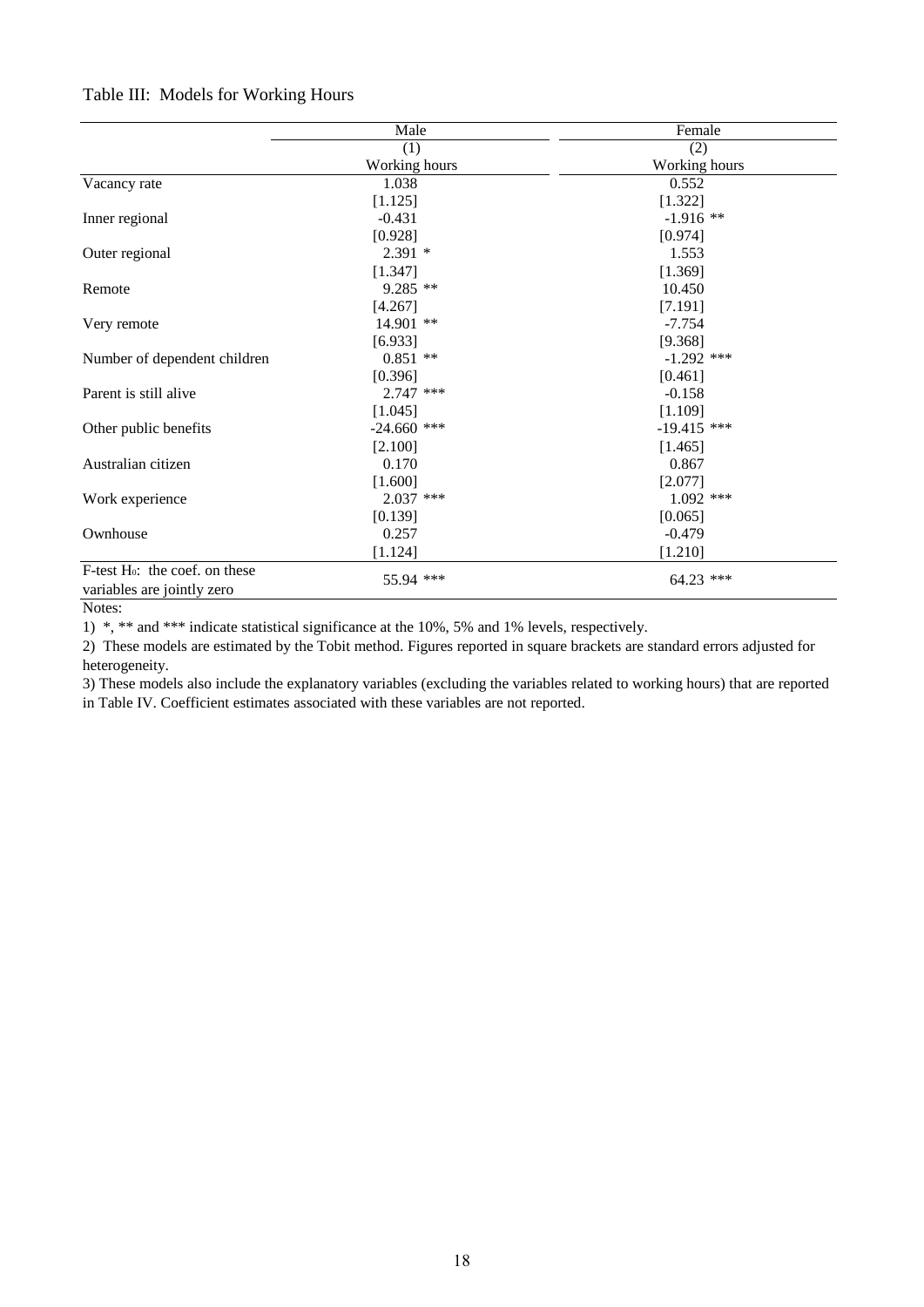|                                              | Male             |              |                  | Female          |              |              |  |
|----------------------------------------------|------------------|--------------|------------------|-----------------|--------------|--------------|--|
|                                              | $\overline{(1)}$ | (2)          | $\overline{(3)}$ | (4)             | (5)          | (6)          |  |
|                                              | <b>BDSscore</b>  | SDMscore     | NART25score      | <b>BDSscore</b> | SDMscore     | NART25score  |  |
|                                              |                  |              |                  |                 |              |              |  |
| Working hours-squared/100                    | $-0.206$ **      | $-0.946$ *** | $-0.270*$        | $-0.369$ ***    | $-1.323$ **  | $-0.551$ **  |  |
|                                              | [0.090]          | [0.334]      | [0.158]          | [0.142]         | [0.534]      | [0.243]      |  |
| Working hours                                | $0.103$ **       | $0.576$ ***  | $0.135*$         | $0.163$ ***     | $0.704$ ***  | $0.269$ ***  |  |
|                                              | [0.044]          | [0.163]      | [0.077]          | [0.058]         | [0.219]      | [0.099]      |  |
| Age-squared/100                              | $-0.011$         | $-0.322$ *** | $-0.054$         | $-0.112$ ***    | $-0.748$ *** | $-0.209$ *** |  |
|                                              | [0.028]          | [0.122]      | [0.056]          | [0.025]         | [0.100]      | [0.045]      |  |
| Age                                          | $-0.004$         | 0.041        | $0.145$ **       | $0.140$ ***     | $0.522$ ***  | $0.372$ ***  |  |
|                                              | [0.036]          | [0.147]      | [0.068]          | [0.033]         | [0.128]      | [0.056]      |  |
| School years 7-10                            | $0.638$ **       | $5.921$ ***  | $3.426$ ***      | $0.757$ **      | $5.305$ ***  | 4.501 ***    |  |
|                                              | [0.262]          | [1.292]      | [0.625]          | [0.302]         | [1.308]      | [0.572]      |  |
| School years 11 and over                     | $1.315$ ***      | $10.055$ *** | $6.864$ ***      | $1.288$ ***     | 7.925 ***    | $6.925$ ***  |  |
|                                              | [0.274]          | [1.321]      | [0.636]          | [0.314]         | [1.347]      | [0.588]      |  |
| University                                   | $0.924$ ***      | $3.413$ ***  | $3.532$ ***      | $0.833$ ***     | $1.533$ ***  | $3.689$ ***  |  |
|                                              | [0.140]          | [0.493]      | [0.225]          | [0.144]         | [0.540]      | [0.224]      |  |
| Technical college                            | $-0.095$         | 0.040        | 0.243            | $-0.149$        | 0.376        | $0.593$ **   |  |
|                                              | [0.123]          | [0.478]      | [0.229]          | [0.145]         | [0.548]      | [0.255]      |  |
| Other school                                 | $0.286*$         | $1.670**$    | $0.866$ ***      | $-0.050$        | $-0.140$     | $0.877$ ***  |  |
|                                              | [0.168]          | [0.655]      | [0.317]          | [0.137]         | [0.510]      | [0.235]      |  |
| Non-indigenous origin                        | $0.781**$        | 2.262        | $1.464$ **       | 0.346           | $2.505*$     | $1.660$ ***  |  |
|                                              | [0.392]          | [1.421]      | [0.679]          | [0.322]         | [1.385]      | [0.608]      |  |
| Married                                      | 0.155            | $1.655$ ***  | 0.137            | $-0.053$        | $0.811*$     | $-0.036$     |  |
|                                              |                  |              |                  |                 |              |              |  |
|                                              | [0.110]          | [0.422]      | [0.201]          | [0.107]         | [0.414]      | [0.181]      |  |
| Constant                                     | 5.451 ***        | 36.383 ***   | $-0.186$         | 1.102           | 29.245 ***   | $-9.130$ *** |  |
|                                              | [1.194]          | [4.717]      | [2.173]          | [1.120]         | [4.308]      | [1.866]      |  |
| Cragg-Donald Wald F                          | 25.22            | 25.22        | 25.22            | 20.31           | 20.31        | 20.31        |  |
| statistic for weak instruments               |                  |              |                  |                 |              |              |  |
| Sample size                                  | 2965             | 2965         | 2965             | 3502            | 3502         | 3502         |  |
| Log likelihood                               | $-7023$          | $-10897$     | $-8610$          | $-8395$         | $-13063$     | $-10121$     |  |
| F-test H <sub>0</sub> : all the coef. except | $30.26$ ***      | 187.2 ***    | 132.5 ***        | 23.83 ***       | 223.2 ***    | $121.0$ ***  |  |
| the constant are jointly zero                |                  |              |                  |                 |              |              |  |

#### Table IV: Impacts of Working hours on Cognitive Skills

Notes:

1) \*, \*\* and \*\*\* indicate statistical significance at the 10%, 5% and 1% levels, respectively.

2) These models are estimated by instrumental variable estimation. Figures reported in square brackets are standard errors adjusted for heterogeneity.

3) The Cragg-Donald Wald F statistic is computed using the "ivreg2" command in STATA 13.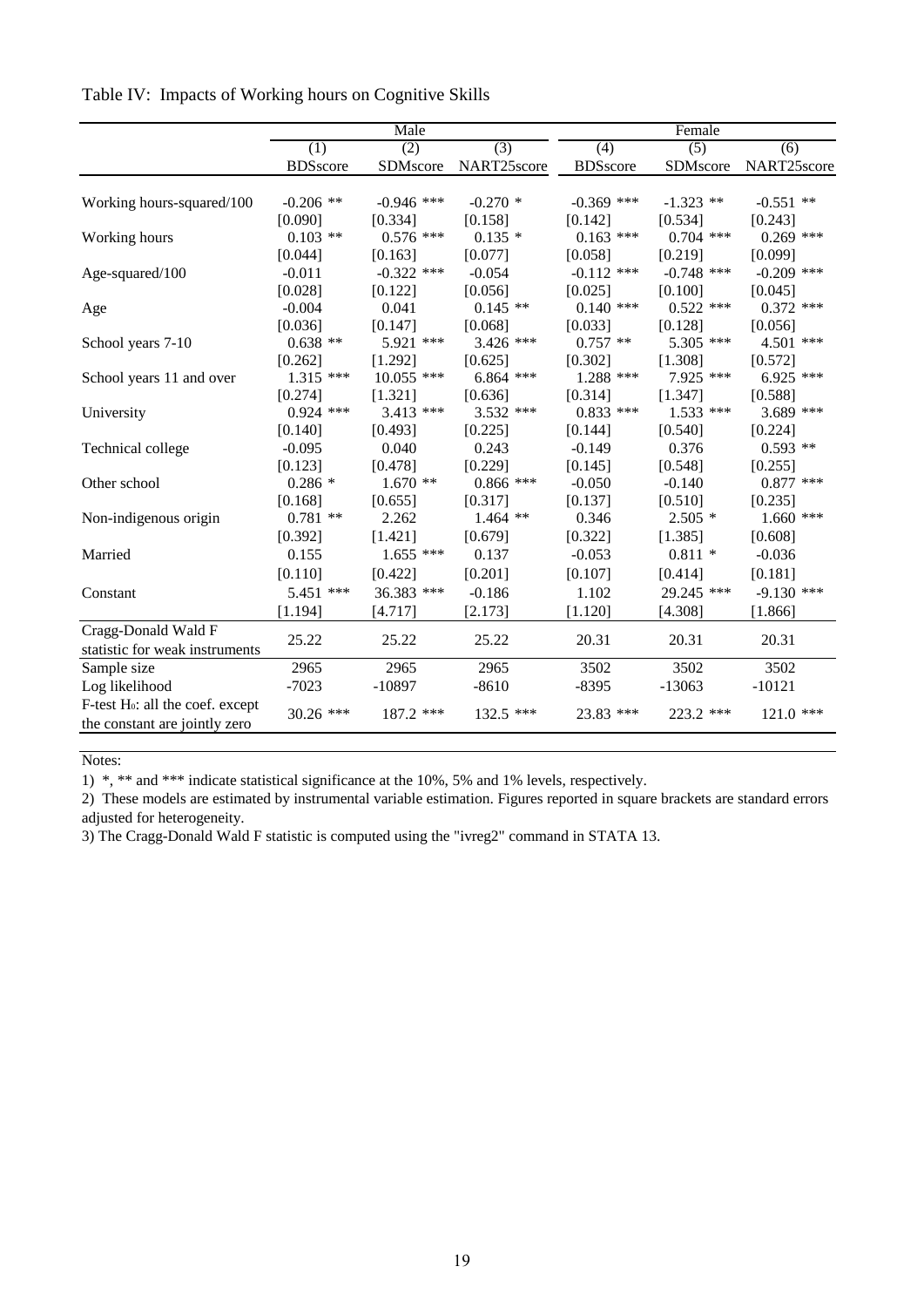#### Figure 1 : Kernel estimates of the distribution of cognitive skills by working hours

Panel A1: Backward Digit Span (BDS) (male) Panel B1: Backward Digit Span (BDS) (female)















Panel A3: National Adult Reading Test (NART25) (male) Panel B3: National Adult Reading Test (NART25) (female)



Source: Authors' calculations using the HILDA Survey wave 12.

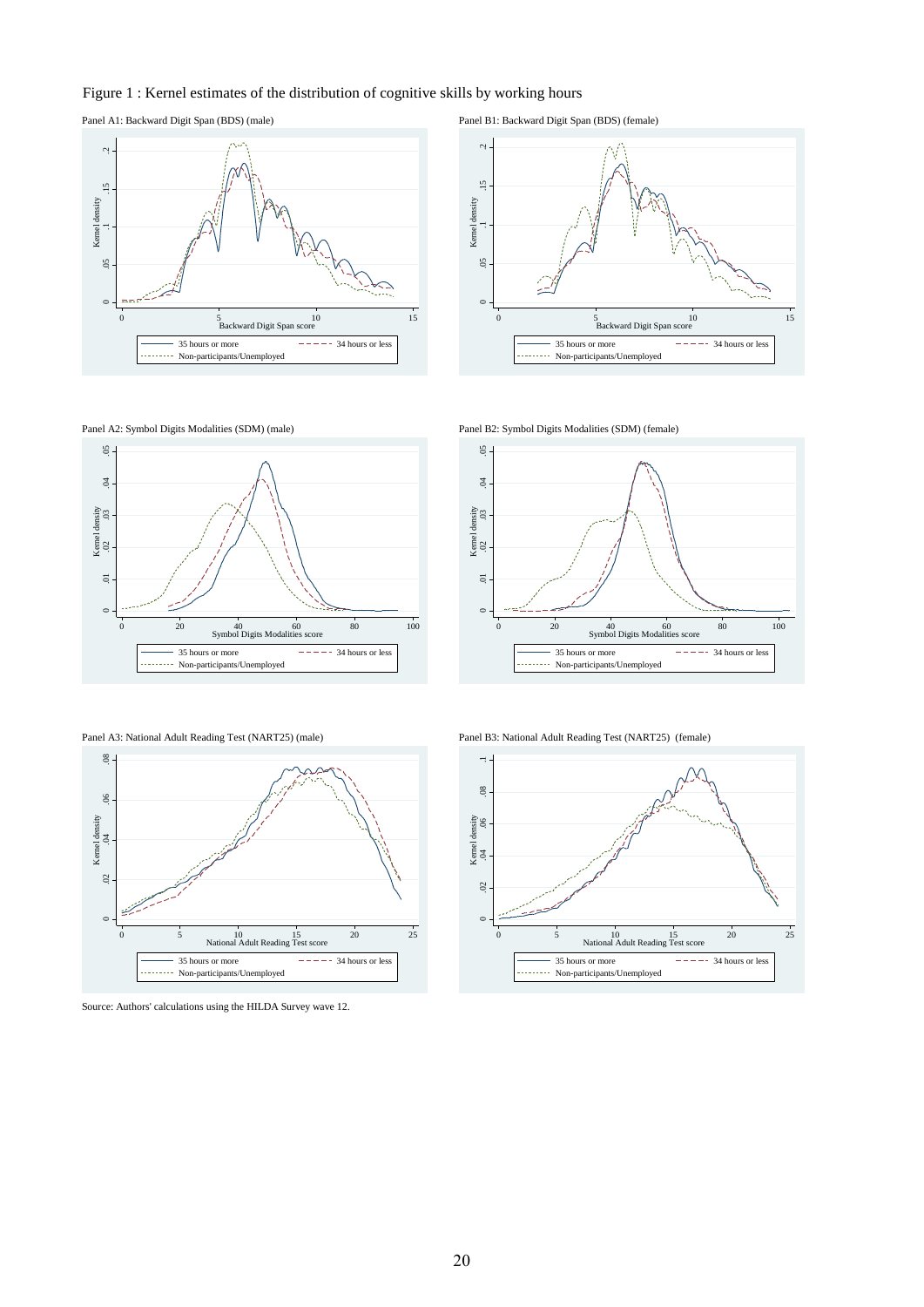

#### Figure 2 : Estimated impacts of working hours on cognitive skills

 $-male$   $---$  female

Note: The fitted values of these scores are computed using the estimated coefficients reported in Table IV where all variables except *Working hours-squared/100* and *Working hours* are evaluated at their sample mean values.